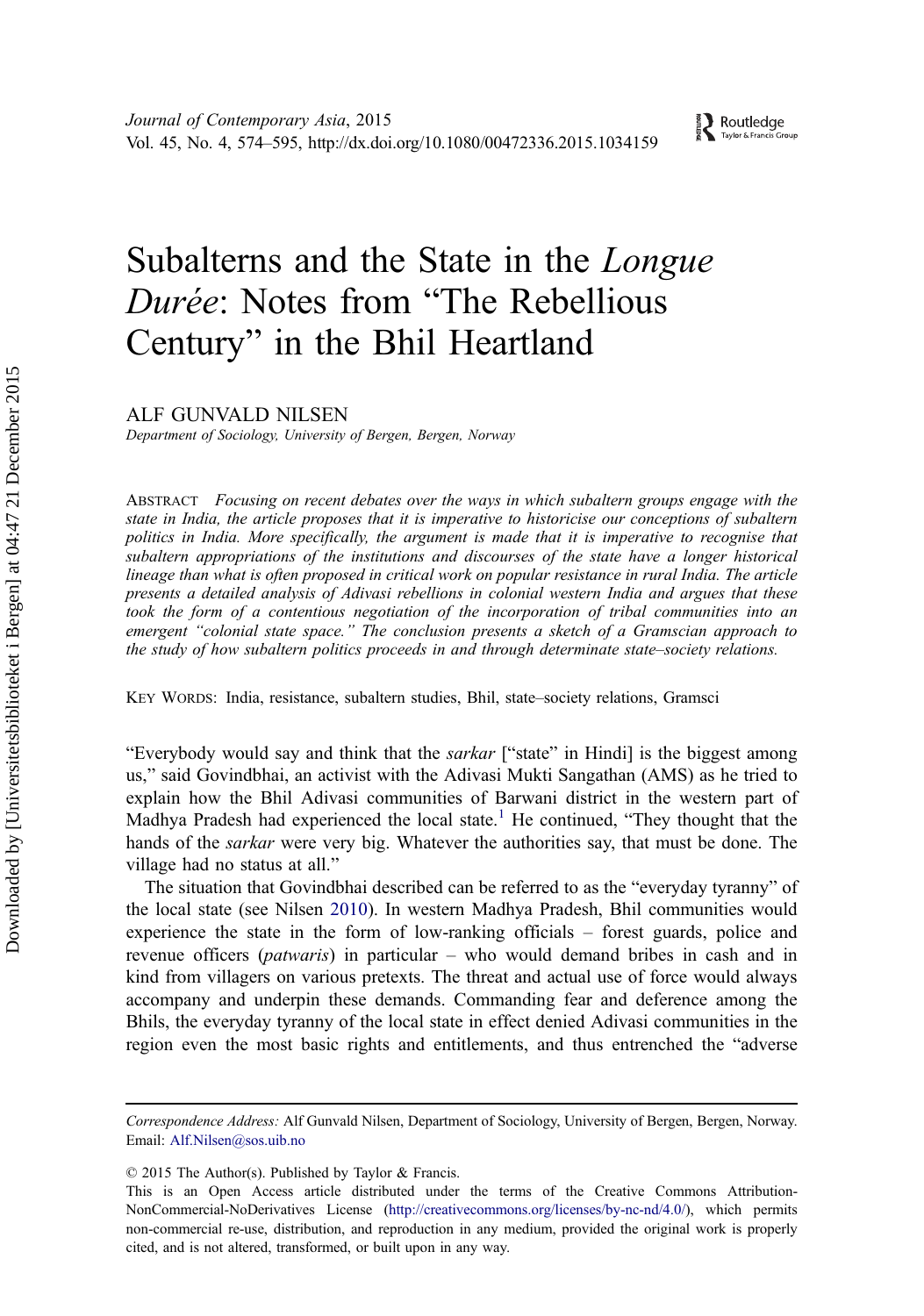incorporation" (Hickey and du Toit [2007](#page-20-0)) of Bhil communities into the regional political economy (see Nilsen [2012](#page-21-0)).

However, subordination and deprivation has not gone unchallenged in western Madhya Pradesh. Govindbhai is one of many in his community who, during the 1990s, joined the AMS to challenge the predations and violence of the local state (Nilsen [2012](#page-21-0)). Talking about his experience of mobilisation, Govindbhai explained how people's understanding of the state had changed through their involvement with the AMS: "People would say that the sarkar's arm is big and long. It was later on that we realised that, in reality, the sarkar's arm is long because we are the ones who have voted and made the sarkar – then we should also know what the law is, right? Later on, we realised that they are making fools of us, so how is the sarkar's arm long?"

This statement is significant, because it testifies to a fundamental transformation in the way that the state is perceived by subaltern groups: from being viewed as an external agency that could impose its power upon the village community at will, the state came to be understood as an institution that derived its powers and its legitimacy from an active, rights-bearing citizenry. This impact was driven by the awareness of rights and the familiarity with bureaucratic procedures that the movement fostered among its activists (Nilsen [2012](#page-21-0)). Indeed, the story of the AMS and its struggle against the everyday tyranny of the state is one that can also be told about grassroots mobilisation throughout most of the region that will be referred to in this article as the Bhil heartland – meaning southeastern Gujarat, southern Rajasthan, northeastern Maharashtra and western Madhya Pradesh (see Nilsen [2012\)](#page-21-0).

This article sets out to historicise these contemporary forms of claims-making through an investigation of how Bhil communities have engaged state-making projects since the end of the Anglo-Maratha wars in 1818. The point of doing so is to problematise a particular aspect of the revised conception of subalternity that has emerged from Chatterjee's ([2004,](#page-20-0) [2008\)](#page-20-0) recent work. In the original Subaltern studies project, the state tended to be posited as alien and irrelevant to the lifeworlds and oppositional projects of poor rural Indians.[2](#page-19-0) One of the chief architects of the conceptual framework that undergirded the Subaltern Studies project, Chatterjee [\(2008](#page-20-0), 54) seems in his most recent writings to have moved away from this perspective:

… the spread of governmental technologies in India in the last three decades, as a result of the deepening reach of the developmental state under conditions of electoral democracy, has meant that the state is no longer an external entity to the peasant community.… Not only are peasants dependent on state agencies for these services, they have also acquired considerable skill, albeit to a different degree in different regions, in manipulating and pressurising these agencies to deliver these benefits. Institutions of the state, or at least governmental agencies … have become internal aspects of the peasant community.

Albeit wedded to Chatterjee's problematic distinction between civil and political society, this argument constitutes a significant departure from his earlier analysis of peasant politics, in which the subaltern peasantry was seen as being pitted against a distant state "which is not organic or integral to the familiar sphere of everyday social activity" (Chatterjee [1982](#page-20-0), [3](#page-19-0)2). $3$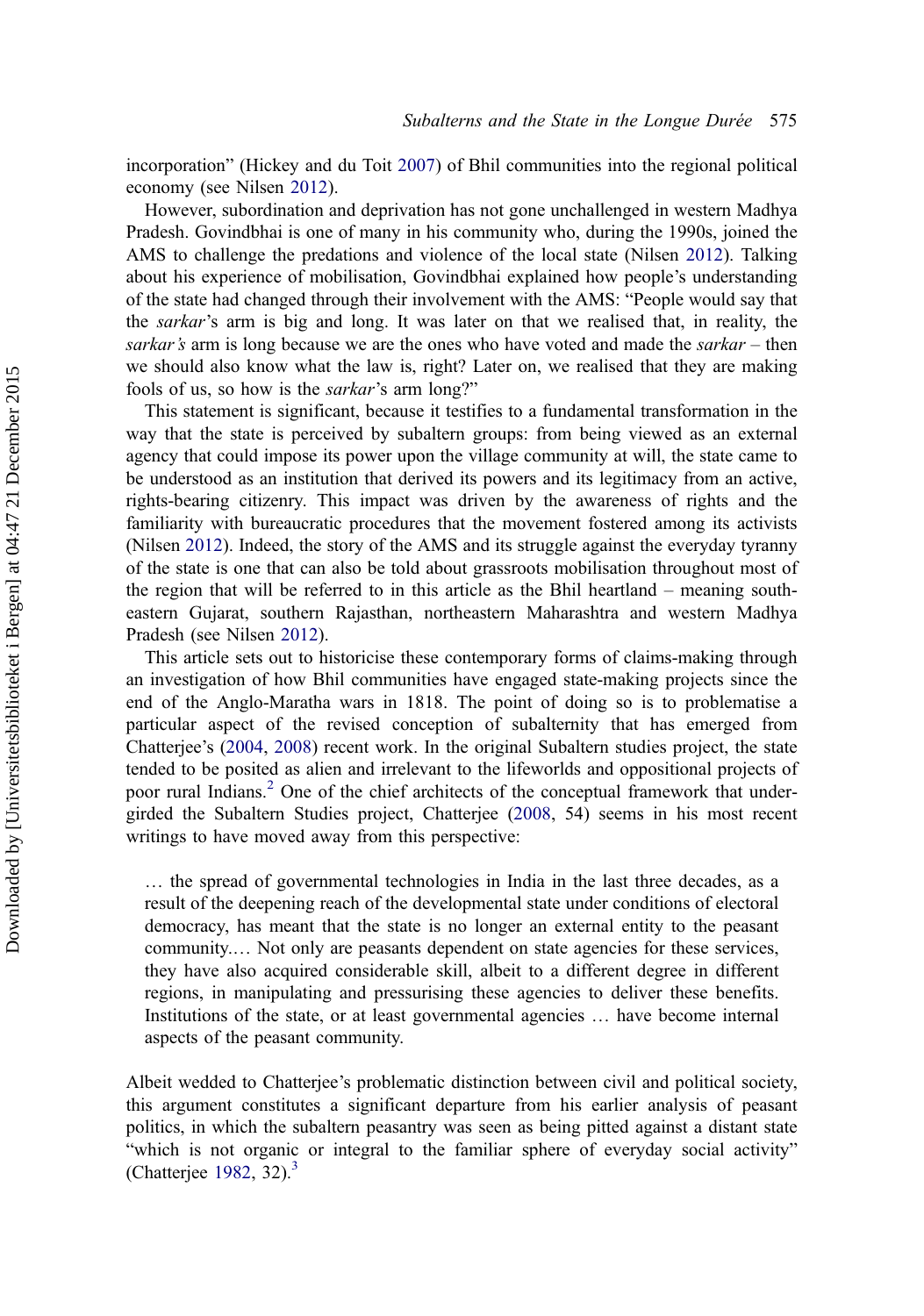## 576 A. G. Nilsen

However, the analysis presented in this article suggests that it is historically and analytically unsatisfactory and inaccurate to argue for such a simple distinction to be made between "old" and "new" forms of peasant politics, where the former is characterised by how "the concept of the community as a whole … shapes and directs peasant politics vis-à-vis the state" (Chatterjee [1982](#page-20-0), 35), while the latter proceeds through negotiations with the governmental agencies of the state (see Chatterjee [2004](#page-20-0)). Presenting an analysis of uprisings in the Bhil heartland from 1818 onwards, the article argues that it is necessary to historicise in a much more thoroughgoing manner the ways in which subaltern groups appropriate and manipulate the institutions and discourses of the state. The investigation of these uprisings demonstrates that subversive appropriations of state institutions and discourses were quite pervasive in the struggles that emerged to defend extant dimensions of state–society relations that accommodated certain subaltern needs and interests, and to challenge the adverse impacts that might flow from a restructuring of a particular set of state–society relations in the Bhil heartland in the colonial era.

This should not be equated with an argument that there exists an unbroken culture of resistance in the Bhil heartland; to propose this would indeed amount to succumbing to some of the most problematic tropes of the Subaltern Studies project (see O'Hanlon [1986](#page-21-0); Sivaramakrishnan [1995](#page-21-0)). What is being argued, though, is that at those moments when opposition erupted in the region, it was rarely in the form of an all-out rejection of the state or through a quest for the formation of what Scott ([2010\)](#page-21-0) has called a "non-state space." Rather, Bhil resistance tended to proceed through *contentious negotiations* of the terms of incorporation into state–society relations. Two features typically characterised these negotiations. One, the rebels would insist on the rightfulness of their resistance through an appropriation of discourses and idioms that defined what was and what was not a legitimate relationship between state and populace. Two, the insurgent Bhils pursued their opposition to adverse incorporation in politico-administrative structures in a way which suggests that they conceived of the state not as an entirely alien and external Leviathan, but rather, in disaggregated terms, as an institution consisting of hierarchically ordered echelons. These different echelons could be pitted against each other by turning to one with an appeal for re-dressal of the wrongs perpetrated by another.<sup>[4](#page-19-0)</sup>

This in turn signals the necessity of rethinking the dynamics of state–society relations in the context of subaltern politics. This article will seek to contribute to this rethinking in the following way. The next section presents a thumbnail sketch of how sovereignty was structured in the Bhil heartland in the pre-colonial era and how this structuration was altered by and through the coming of colonial rule in the nineteenth century. The article then moves on to discuss the characteristics of Bhil rebellions from 1818 to the early 1920s, looking in particular at how insurgent Adivasis justified the act of rebellion through critiques of the workings of the state. Drawing on this analysis, the final section outlines a Gramscian perspective that can underpin the study of state–society relations and subaltern politics across the macro-structural terrain of the longue durée as well as in the contemporary dynamics of quotidian engagements with state power.

#### From Shared Sovereignty to Colonial State Space

Constraints of space rule out an in-depth examination of the relationships that existed between Bhils, Rajputs and Marathas in western India during the pre-colonial era.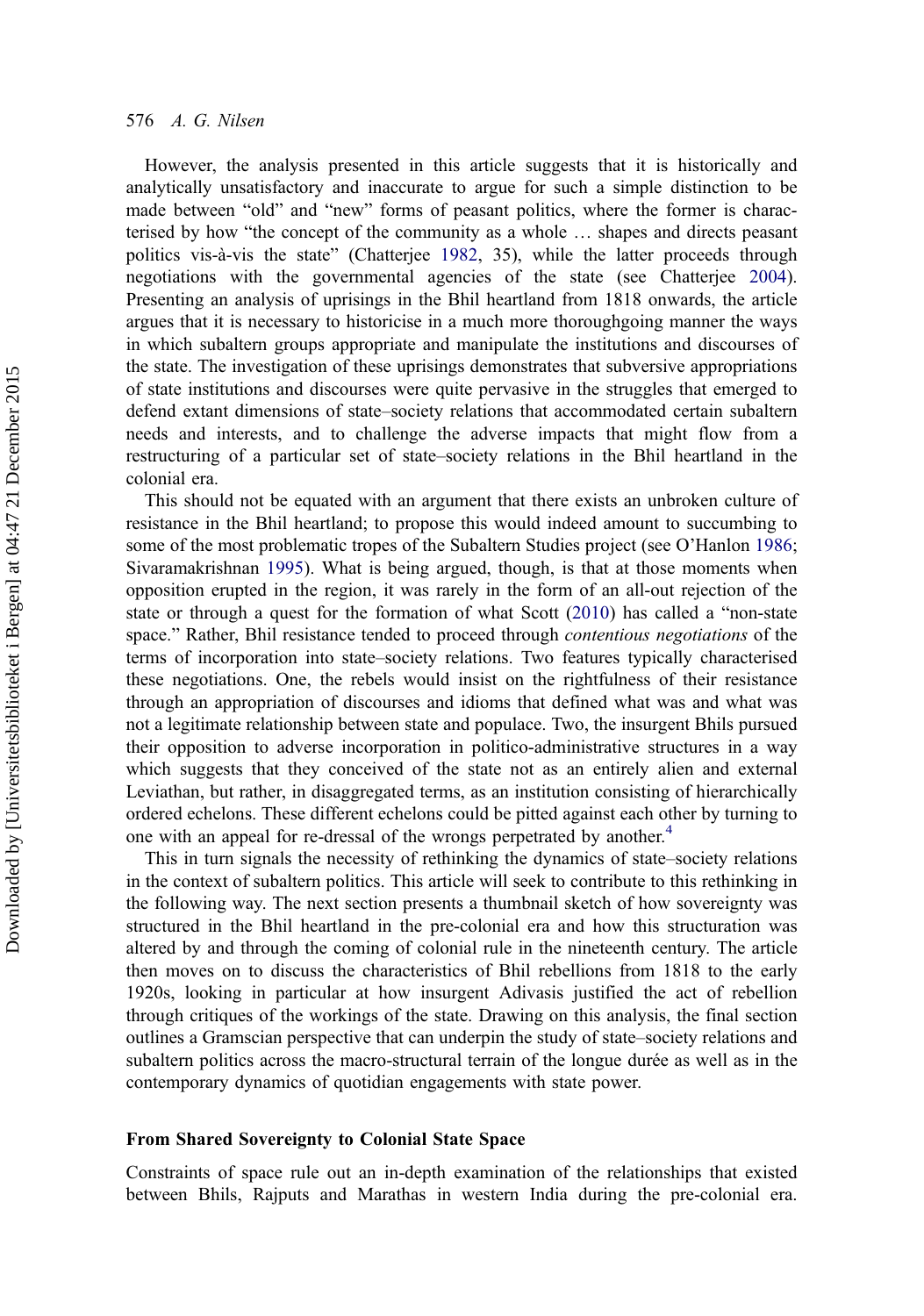However, a narrative in which the Bhils are represented as subaltern autocthons living beyond the reach of the tributary states of the Rajputs and Marathas would be a deeply flawed one. Rather, Bhil chiefdoms were in fact "deeply integrated into the political economy of medieval India" (Guha [1999,](#page-20-0) 121). The terms of Bhil integration into the tributary states in the region were expressed in the fact that Bhil chieftains would make claims to dues – known as *haks* or *giras haks* – from peasant villages in the plains (Skaria [1999](#page-21-0)). These claims were recognised as legitimate by Rajput and Maratha rulers, and in those cases when Bhils descended upon the plains to raid, this was interpreted by these rulers as a sign that it would be necessary to renegotiate Bhil claims on the villages within their realm. Skaria [\(1998](#page-21-0): 208) thus suggests that the relationship between Bhil forest polities and Hindu tributary states were structured as a form of "shared sovereignty."

Shared sovereignty, in turn, should be understood as a foundational principle of the structuring of political power in tributary states. Tributary states were based on forms of surplus appropriation in which monarchical rulers were fundamentally dependent on a network of aristocratic fief-holders and landlords. Consequently, they were also faced with what Haldon [\(1993](#page-20-0), 156) has referred to as "the tributary constraint" – that is, the centripetal dynamics animated by the ruling elites that actually appropriated surplus from the peasantry. Governing a tributary state therefore came to revolve around attempts to "manage the ebb and flow of this internal tension that was part and parcel of historical dynamics of all traditional agrarian, subject-peasant … societies" (Berktay [1991](#page-20-0), 260). The relevance of this in terms of understanding state–society relations and subaltern politics in the Bhil heartland is the following: the coming of the Raj did not entail the emergence of a relationship between tribal autocthons and a state-making project where earlier there had been no such relationship. Rather, colonial rule introduced a new form of state-making that changed the terms of Bhil integration into the regional political economy of western India.

The making of what Goswami [\(2004](#page-20-0)) has called "colonial state space" in the Bhil heartland restructured the workings of sovereignty through strategies designed to bring about a transformation of the region's economic geography and through the introduction of new modalities of state power. In terms of economic geography, two intertwined processes transformed the region: the promotion of settled agriculture from the 1820s to the 1860s, and the steady advance of forest enclosures from the 1860s until the end of the century (see Guha [1999;](#page-20-0) Whitehead [2012](#page-21-0)). Sedentarisation was a failure: instead of transforming the Bhils into a prosperous, tax-paying peasantry, the policy yielded extreme dependency on usurious moneylenders and, in some cases, widespread land alienation (see Hardiman [1996](#page-20-0)). Forest enclosures compounded the impacts of this process by restricting access to a pivotal resource base, and the combined effect of these processes were to give rise to the marginal subsistence peasantry that today scrambles for survival in western India's informal economy (see Breman [1996](#page-20-0); Guha [1999](#page-20-0)).

The extension of political authority in the Bhil heartland started in the early 1820s in Khandesh, when military force was used to "pacify" rebellious tribal communities that mobilised to protest the curtailment of their *giras haks*. In the wake of military pacification, the former insurgents were settled as peasant cultivators. The colonial rulers offered a pardon on the condition that the chieftains would not challenge British supremacy in the future. The claims to haks were investigated, settled and paid to the Bhil chiefs as "colonial pensions" (Guha [1999,](#page-20-0) 141). Pacification and settlement was gradually extended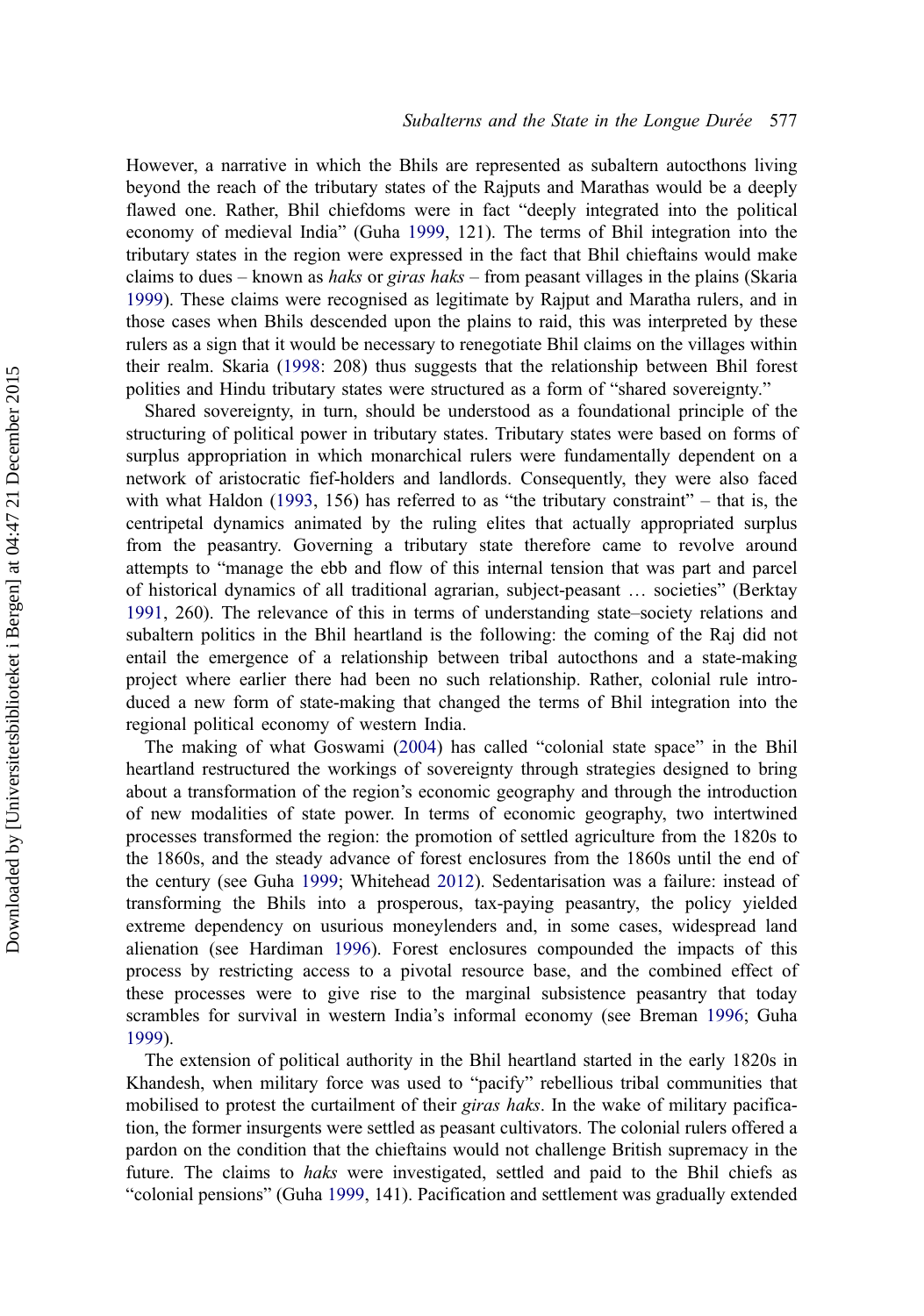from Khandesh (northeastern Maharashtra) to the Anglo-Sisodia regime in Mewar (southern Rajasthan), to the Dangs (southeastern Gujarat), and ultimately also to the princely states of Nimad (western Madhya Pradesh). Concerted efforts were then made to develop the governmental capacities of the state in relation to Bhil subjects – especially in terms of its fiscal and coercive powers. And through this process, the ensemble of institutions through which everyday tyranny would be enacted in the post-colonial era came into being. In sum, from 1818 onwards, a new state–society relation was crafted in which Bhil communities were incorporated as the subordinates of a state apparatus whose sovereignty was constructed in singular terms, whose governmental capacities were vastly augmented compared to its tributary predecessors, and whose machinations – embodied in the daily interactions between its personnel and subaltern communities – were coercive and predatory. However, this process of change did not proceed without challenge.

## Mapping "the Rebellious Century" in the Bhil Heartland

## Bhil resistance in Khandesh

The British finally vanquished Maratha opposition to the expansion of their rule in 1818. At this point, the Bhil communities in the region were engaged in widespread raiding of the caste Hindu villages in the plains. According to the new colonial overlords, this was a result of the fact that persistent warfare and famine had disrupted the regular payment of tribute to the Bhil chieftains.

Previously the Bhils "had … lived with the other inhabitants, and had, as village watchmen, been the great instruments of police ..." (Khandesh Gazetteer [1880](#page-21-0), 254). With the disruption that unfolded in the two first decades of the nineteenth century, such co-existence was rendered impossible, and the erstwhile watchmen took to raiding to sustain themselves (see, for example, Simcox [1912\)](#page-21-0). According to Graham ([1856,](#page-20-0) 210) the raids were so extensive that:

villages in every direction were plundered and murders daily committed; cattle and hostages were driven off from the very centre of the province; and the excesses rose to such a height that the Ryuts [farmers] refused to receive Tukavee [loans given to peasants] whilst their property was thus utterly insecure.

In this context, the British effort was very much centred on pacification as a pre-condition for establishing the undisputed authority of Company Raj throughout Khandesh. Mountstuart Elphinstone – at this point in time Deccan Commissioner – ordered John Briggs, the first Political Agent in Khandesh to make "overtures … to the chiefs about well-founded claims … and to satisfy those claims as soon as possible …." Whereas Elphinstone was clear that "it will be necessary to make examples of some of [the Bhil chiefs]" if they failed to collaborate with the British initiative, he was clear that military action should be a last resort and that "no pain should be spared to keep the Bheels quiet and prevent their annoying us, or aiding our enemies" (cited in Prasad [1991](#page-21-0), 122).

Under Briggs' leadership, troops were divided into small detachments and sent into the hills to obstruct the Bhils' supply lines (see Briggs [1885,](#page-20-0) 77). "These measures," wrote Elphinstone, "soon reduced the Bheels to accept the very favourable terms held out to them, the chiefs receiving pensions and allowances for a certain number of men,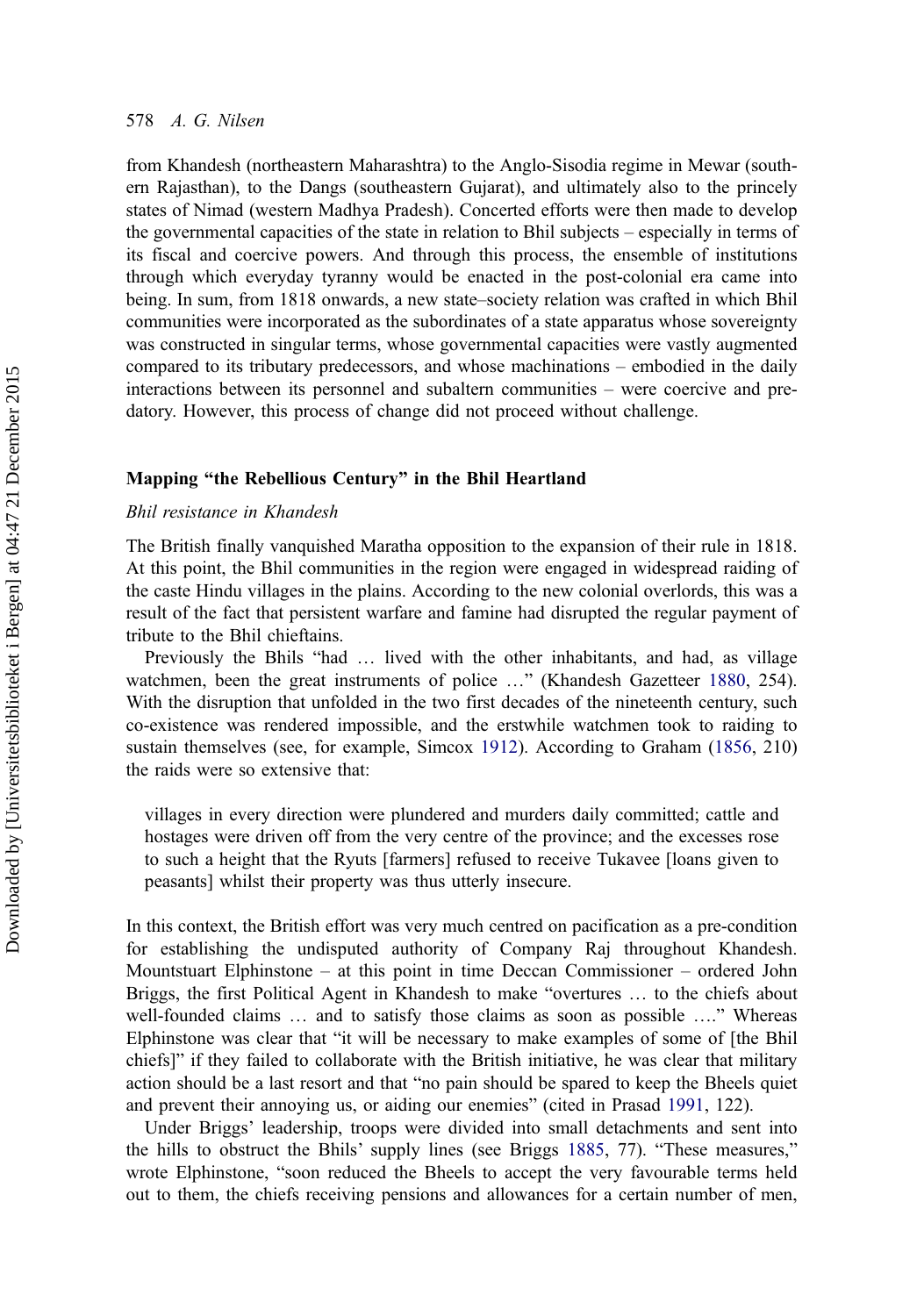and binding themselves to restrain the depredations of their people." (cited in Briggs [1885](#page-20-0), 77). However, it was also in the context of this process of pacification that the first rounds of contentious negotiations between the Bhils and the nascent colonial regime took place.

Gumani Naik of Sendhwa ghat (mountain pass) was the first chieftain that Briggs reached a settlement with, and his interactions with the colonial authorities in Khandesh provide us with an example of the dynamics of these negotiations. On March 5, 1818, an agreement was reached in which Gumani agreed to refrain from raids and attacks on villages in Thalner district. He also agreed to help the colonial authorities in the further settlement of the region. Gumani controlled the area around the Sendhwa pass – a crucial gateway for trade between Malwa and Khandesh – and before the coming of the British he had collected taxes for the Holkars. A portion of the money derived from this had accrued to him. Upon entering into an agreement with the British, he vowed to not attack or otherwise harass those who travelled through the pass. Customs duties were to be collected by the Government Customs House, which was established in Sendhwa *ghat*. The customs master would then pay Gumani's share to him. The chieftain's duties were restricted to ensuring safe passage and informing colonial authorities of disquiet and unrest among other Bhil groups. The British on their part agreed to pay Gumani "all those Huks which are proved by the records of the Mahal to have been customary …," which all in all amounted to an annual sum of 2,000 rupees (Briggs cited in Deshpande [1987](#page-20-0), 86).

This agreement, however, did not pacify Gumani. On four separate occasions between October 1818 and January 1819 he violated the terms of the settlement by engaging in raiding, collecting tolls from travellers and finally lifting cattle from the village of Chopda. When questioned about these actions, Gumani argued that the Bhils had resorted to stealing cattle as the Scindia's officials at Chopda had refused to pay his haks. The mamlatdar (village official) at Chopda was instructed by Briggs to pay Gumani what he was owed, and his status was also upgraded, as he was allowed to maintain troops. His pension, however, was reduced to 1,200 rupees annually (Deshpande [1987:](#page-20-0) 86–88).

It may be tempting to see Gumani's infractions of the agreement he had reached with Briggs as rejections of the British attempt to reorganise sovereignty in the area. This, however, is not a tenable proposition. According to Gumani, he did not violate the terms of the agreement with the British in order to protest the terms of his settlement as such, or to protest his subordination to colonial authority as such. Rather, he engaged in raiding and stole cattle because the minions of the Scindias had not honoured the terms of that settlement. That his discontent should take the form of raiding and cattle-theft is only logical given that this was an established way of claiming dues that had not been paid in the pre-colonial era. As Skaria [\(1999](#page-21-0), 131, 135) puts it, raids were not "ends in themselves" geared towards securing subsistence, but rather a way in which to sustain "claims to giras and through it political power and sovereignty." And Gumani Naik was not the only Khandesh chieftain to resort to such measures when the terms of the new agreements with the British were violated.

For example, in May 1818, the British sought to settle the claims of the Satmala, Satkunda and Kaldwary Bhils. Their haks were settled at 648 rupees per annum, and the raiding ceased for some time. However, in late January 1819, Cheel Naik, one of their leaders, rebelled and attacked and plundered the village of Dharangaon. In an exchange with British authorities, he pointed out that out of the 648 rupees that had been promised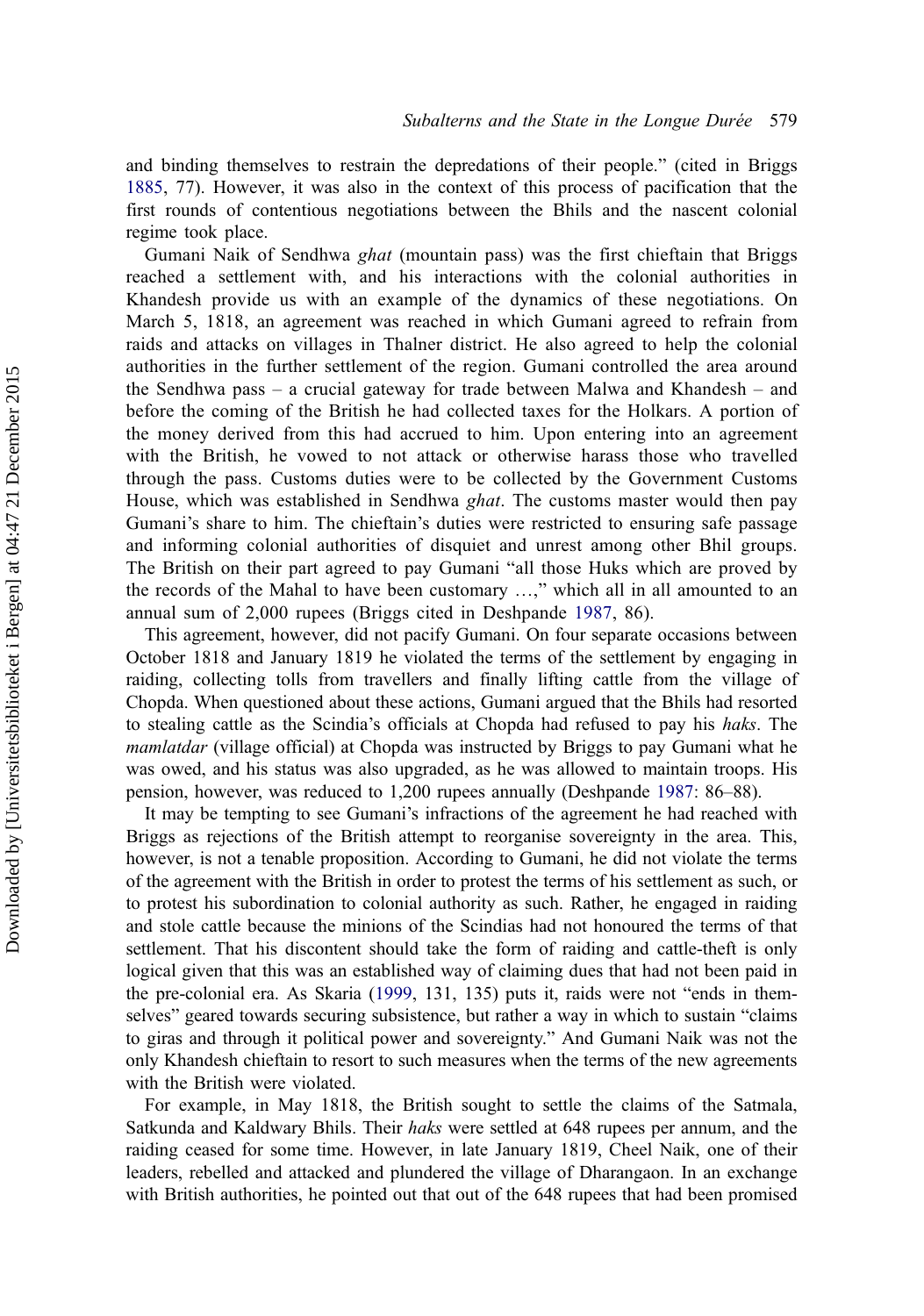## 580 A. G. Nilsen

to him and his followers, only 175 rupees had been received. He proceeded to justify his revolt as follows:

It is necessary to let you know that you have not performed your engagement, on which account we attacked the village. If you will now provide for us, we will refrain from plundering. Is it right for you to desire us not to plunder and yet make no provisions for us? First cause to be paid to us our just claims and then call us to account for any robberies committed by us. Do as you please, but to give us nothing to eat and leave us to feed on leaves and grass is an admirable plan – we are Sirdars [military officers]. What occasion is there for us to write more? (Prasad [1991,](#page-21-0) 148–149)

Briggs did not acknowledge these claims, and ordered the military to hunt down and capture Cheel Naik. Eventually he surrendered, and was executed in early June 1819 (Deshpande [1987:](#page-20-0) 104).

Yet another example can be found in the trajectory of Kaniya Naik, a chieftain in the easternmost part of the Satpura range. Kaniya was a chief of some substance, who in 1818 had some  $650$  $650$  $650$  men – both Bhils and Sibandis<sup>5</sup> – under his command. Like many of the other Satpura chieftains, he settled with the British after being subjected to a military campaign, and was paid haks in exchange for police services. However, when the payments of his haks stopped, Kaniya took to raiding. When questioned by Briggs as to the reasons for his actions, he responded as follows:

My situation is thus: There are 5000 men under me and their ancestors for generations have subsisted by plunder. You are now the Masters of the Country and thousands look to you for protection and support. If by your means I and my followers are provided with subsistence, we will abstain from plundering (cited in Deshpande [1987,](#page-20-0) 91).

Briggs instructed his officers in the area to settle Kaniya's claims. Kaniya, however, refused to take the offers from the British seriously, and instead joined forces with other chieftains in the region and carried on raiding. At this point, Briggs was convinced that negotiations were no longer adequate in relation to the Bhils: "It is towards their extirpation," he wrote to one of his officers in late January 1819, "that we should direct our first attention" (cited in Prasad [1991,](#page-21-0) 137). Further military campaigns were pursued against the Bhils of the Satpuras, and eventually, in March 1819, Kaniya surrendered to the British. In order to secure his allegiance to colonial authorities, he was given a personal grant of 600 rupees per year, as well as 620 bighas of land (Prasad [1991,](#page-21-0) 137).

When Briggs left Khandesh in 1823, the province was still "harassed and unsafe" (Khandesh Gazetteer [1880,](#page-21-0) 253) and the Bhils rose frequently against the colonial authorities.<sup>[6](#page-19-0)</sup> However, what is interesting in this process from the point of view of understanding the dynamic of state–society relations in subaltern politics is the way in which Bhil chieftains such as Gumani Naik, Cheel Naik and Kaniya Naik justify their rebellions: in their exchanges with the British, the theme is not so much that of rejecting the colonial state and vindicating an autochthonous existence, but rather a claim for certain rights and prerogatives to be respected within a determinate constellation of state power and sovereignty. And in these contentious negotiations, the notion that acquiescence was dependent on rightful subsistence seems to have been particularly significant: "It is better to eat and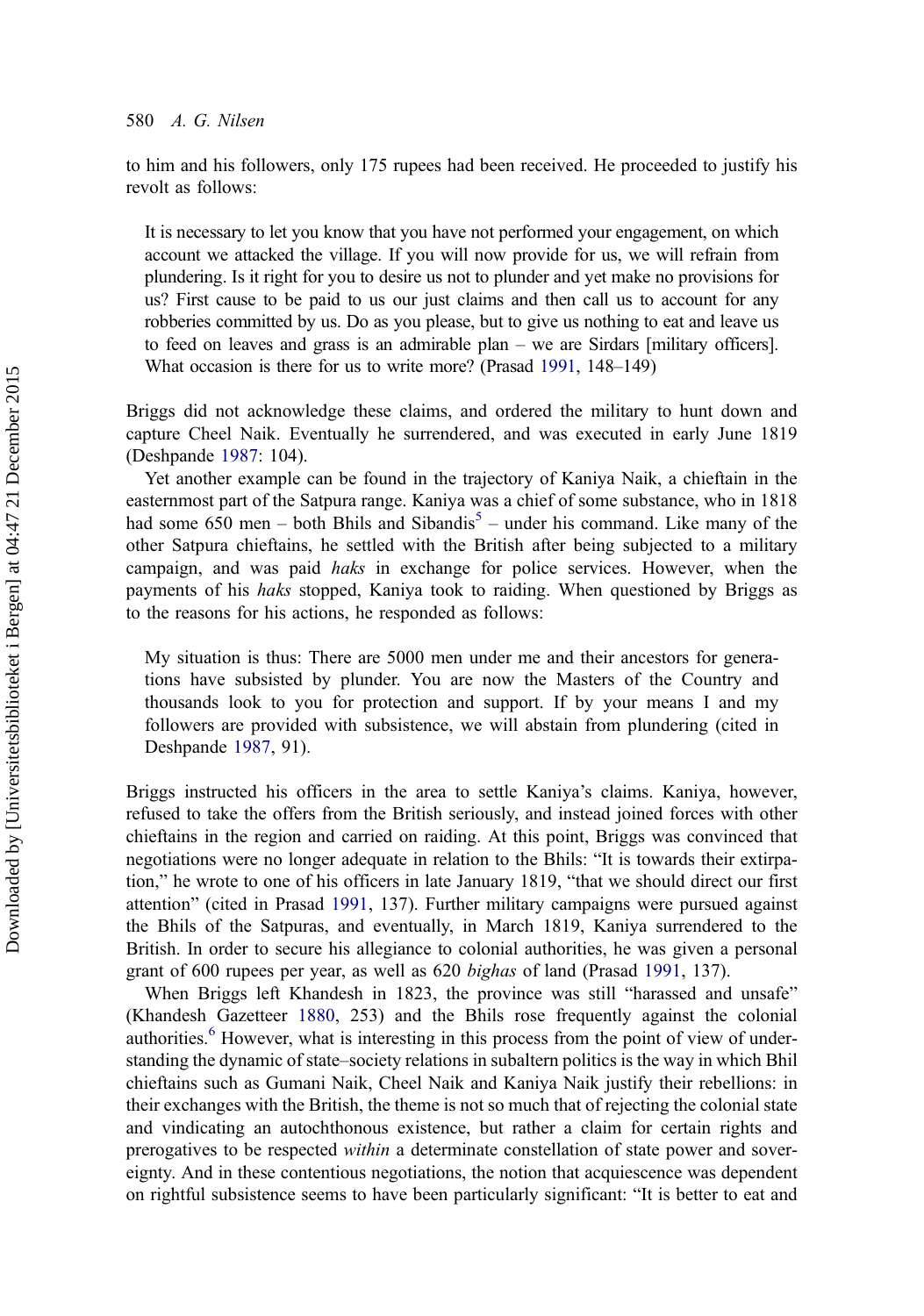die," claimed a group of Bhils who rebelled against the non-payment of haks, "than die without food" (cited in Deshpande [1987,](#page-20-0) 105). This, as we shall see, was also a foundational theme when the Bhils of Mewar and Nimad rose in rebellion.

#### Bhil resistance in Mewar

In pre-colonial Mewar, the polities of the Bhils had been integrated in the political economy of Rajput kingdoms in such a way that the latter were compelled to recognise, to some extent, the power and sovereignty of the former (see Kapur [2002\)](#page-20-0). This, however, came to change quite profoundly from 1818 onwards, with the coming of British paramountcy (see Rudolph and Rudolph [1966](#page-21-0)).

In the 1830s, the British increased their military presence in Mewar in order to be better able to quell unrest among the Bhils. Efforts were also made to fortify the policing capacities of the Sisodia regime that ruled the state. The Maharana in Udaipur considered this as an opportunity to increase the amount of revenue extracted from the Bhils (Sen [2003](#page-21-0)). This move provoked a wave of raiding and rebellion from 1835 to 1841. Commenting on the outbreak of raiding and a series of attacks on police outposts in 1839, a British colonel observed that the disquiet in the region was "solely attributable to injudicious taxation" (Brookes [1859](#page-20-0), 85). What is interesting about this conflict is the way in which its character gradually changed following military operations in 1841: "By the middle of the century, Bhil villages were petitioning British officers against oppression at the hands of the durbar's officials" (Sen [2003](#page-21-0), 281; emphasis added).

Thus, in 1856 the Bhil villages of Peepli and Paduna submitted a petition to the political agent in Mewar, complaining about unjust levies being charged by the Maharana's *durbar* (royal court). In the case of Paduna village, they argued that they had, in the 1840s, been assessed for an annual plough tax of 80 rupees per year. However, after the village had been resumed into *khalsa* (state land), the Mewar court levied an annual plough tax of 50 rupees and a *koot* levy (a share of the grain collected from the threshing floors after harvest). The attempt by the Sisodia regime to tighten its fiscal grip around the Bhil communities has to be understood in terms of the impact of the British presence: from the Maharana's point of view, the increased military presence made it possible to levy taxes more easily. Indeed, in 1850, Paduna was attacked by the Maharana's troops as a result of the village not having paid its taxes; all the cattle were seized and a heavy fine imposed on the village. The petition from the village of Peepli told a very similar story: during the 1820s, the petition stated, they paid 52 rupees as an annual plough tax. However, in the 1840s, the tax burden increased with the imposition of a fauj barar (a tax towards the funding of military troops) that was levied twice under the name of Tirsala. According to the villagers of Peepli, they could not afford to pay the 200 rupees every second year in addition to the annual plough tax (Sen [2003](#page-21-0), 281–282). In this context, a colonial official wrote: "A constant struggle has been going on between the native authorities seeking to oppress the Bhils and the British superintendent to protect them" (Brookes [1859](#page-20-0), 88).

These events are best understood as manifestations of a general tendency in the Bhil heartland, in which British support for princely rulers and the insistence upon singular sovereignty with sharply defined territorial boundaries pushed towards a consolidation of monarchical power in the princely states: "By the late nineteenth century, the Bhil chiefs had been almost completely subordinated, their political power had been marginalised,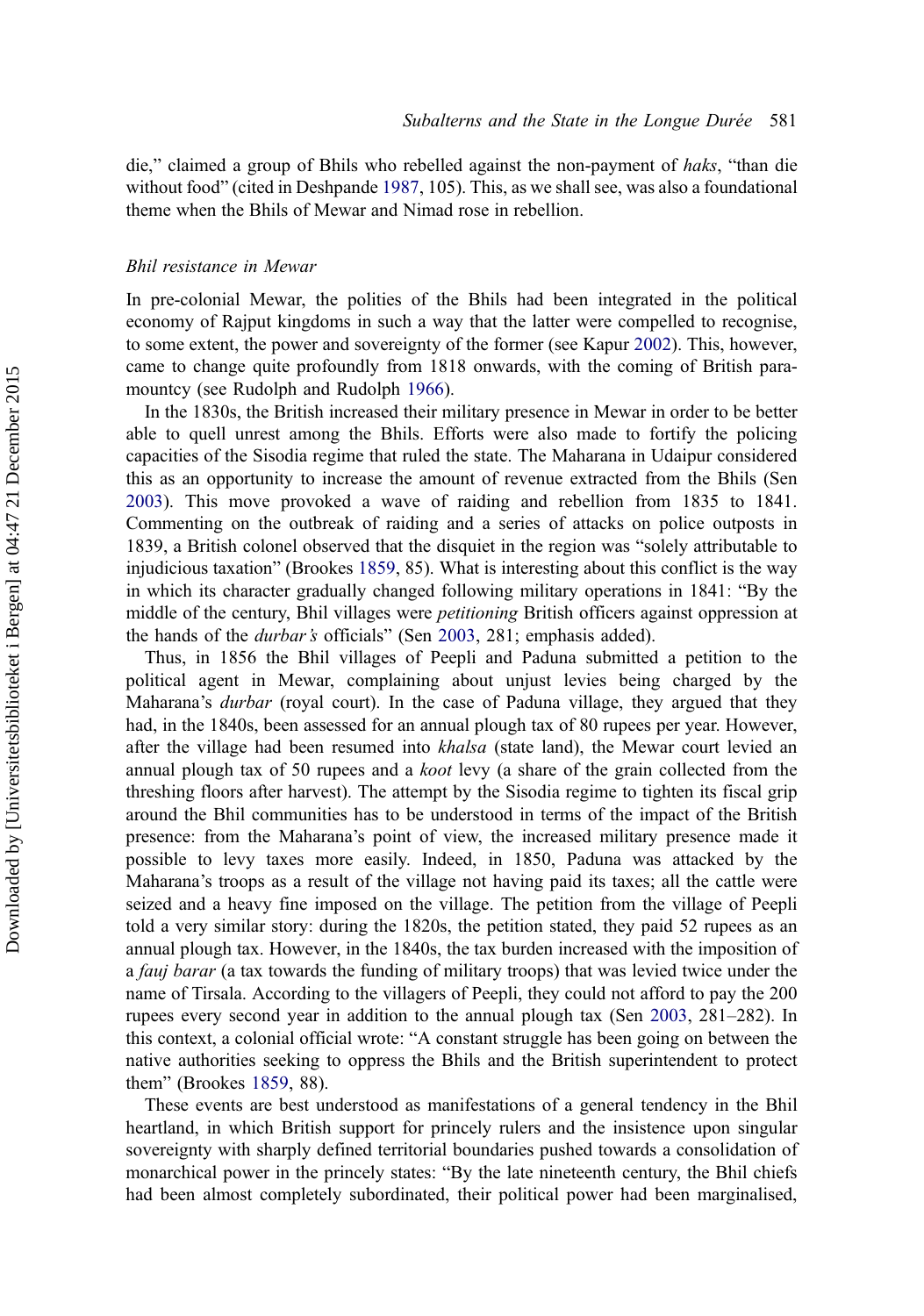and each little king possessed a far more uncontested authority over his 'kingdom' than had been the case previously" (Skaria [1999,](#page-21-0) 174).

What is so compelling is that the forms of Adivasi resistance and assertion that developed in this era took the form of a contentious negotiation over the terms of integration in the polity, rather than the outright rejection of colonial state space. In contesting the increasingly adverse terms upon which they were incorporated in the Mewar polity, the Bhils sought to defend past arrangements and the compromises that had been reached between forest polities and tributary rulers. Moreover, they did this on the basis of a moral economy that attached to this relation, within which there was a degree of mutual recognition of power and sovereignty, as well as of the legitimate prerogatives of the different parties. When this moral economy was sundered by a monarchical order bolstered by augmented military powers, resistance erupted. Initially, this resistance took the form of the raid – the customary way in which Bhils would enforce their  $haks - but$ , in the aftermath of armed reprisals and the further extension of military and political power, petitioning comes to the forefront as a strategy for assertion. This is significant as it suggests a readiness to engage the emergent new state apparatus in a way that is acknowledged as legitimate and, furthermore, an expectation that the upper echelons of this apparatus may find subaltern grievances to be reasonable.

This does not mean, however, that the era of insurrection was over. When the British first arrived in Mewar, one of their key objectives was to put an end to Bhils claiming taxes and levies from merchant travellers on the Udaipur–Ahmedabad road. This right to collect such taxes had been one of the most important prerogatives of the Bhils in pre-colonial Mewar, and attempts to abolish it had provoked a series of revolts during the 1820s (Sen [2003](#page-21-0)). These taxes and levies remained a contentious issue throughout the following decades, and in 1881, the erosion of the material and symbolic significance of this prerogative combined with anger over the introduction of new levies and taxes, harassment of Bhil communities by local officials, the extraction of begar (forced labour), and the rapaciousness of moneylenders to ignite a major rebellion (Mathur [1988](#page-21-0); Sen [2000\)](#page-21-0).

After a clash between Bhils from the village of Paduna and representatives of the Udaipur court in March 1881, a large group of Bhils gathered together, marched to the nearest *thana* (police outpost) and attacked it. The *thanedars* (police officers), five *sowars* (soldiers), and 16 others were killed and their bodies mutilated. The *thana* was burned along with all the baniya shops in Bara village. Bhils from the nearby area joined the revolt and a series of armed encounters took place between them and the troops of the Maharana, as well as British troops, leaving more than 70 Bhils dead (Mathur [1988;](#page-21-0) Sen [2000](#page-21-0)).

Interestingly, during the 1881 rebellion, the Bhils made several demands for concessions from the Maharana, but at the same time, they changed the tenor of their critique of the state. Previously, they had appealed to the British to relieve them of the unfair taxes imposed upon them by the princely rulers. Now, however, their ire had turned from the Sisodia rulers towards the British. Thus, a British military commander was told to his face: "… you are from Delhi, go away. The Maharana is our sovereign; the officers sent by him have come and we will talk only with them" (cited in Sen [2000,](#page-21-0) 89). Still, the statement reflects a recognition rather than a rejection of royal authority and the Udaipur court – and a key objective still seems to be to negotiate a reclaiming of the prerogatives and privileges that had been undermined by the confluence of princely and colonial strategies. To a certain extent, the Bhils were successful in this, as some concessions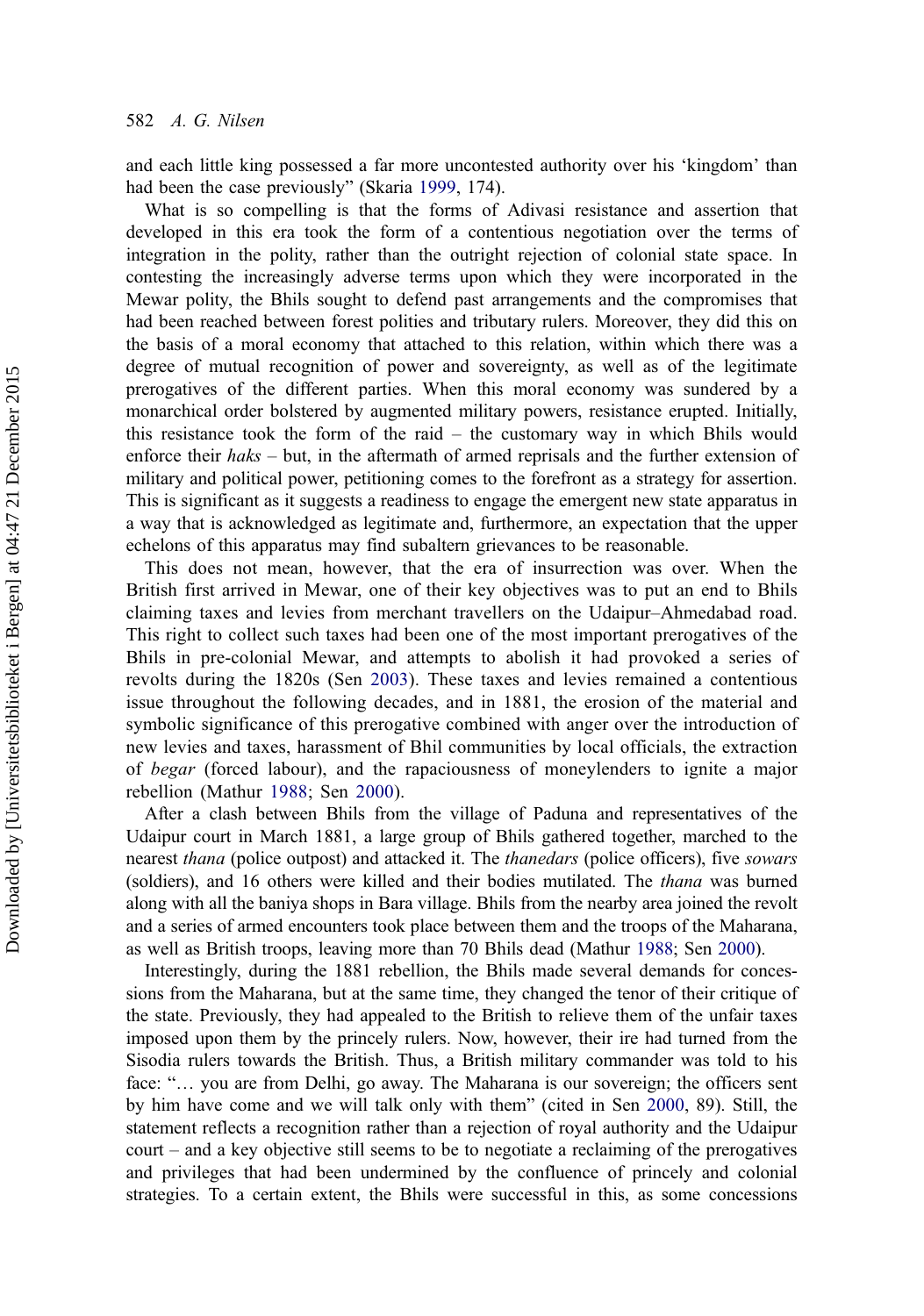were granted by the Udaipur court (Sen [2000,](#page-21-0) 92–93). A British colonial official complained bitterly that "[t]he Bhils have succeeded in extorting by fire and murder unreasonable concessions and this is sure to have the most mischievous effect, although it may ensure a temporary truce" (cited in Singh [1995](#page-21-0), 49).

#### Bhil resistance in Nimad

The Bhil chieftains of Alirajpur and Badwani went through a similar process of establishing settlements that would underpin pacification in the princely states from as early as 1818. In the early stages of this process, the British were more than happy to use military force against those chieftains who failed to honour these agreements. Local Rajput rulers were keen to use this to their advantage as they sought to squash Bhil claims to dues and stipends from the courts (Kela [2012](#page-20-0), 105–120).

In Badwani state, on the southern side of the Narmada, military pacification and settlement picked up momentum from 1833 onwards. Here, resident colonial officials were keenly aware that it was necessary to guarantee "the Bheel Naicks of this district the regular payment of their acknowledged dues from the Burwanee Rajah and by holding an even balance between them to prevent oppression on the one hand and to secure obedience on the other" (cited in Kela [2012](#page-20-0), 130). Such sentiments, however, had little impact: in the late 1830s, the payment of *haks* to the Bhils was still in arrears, and raiding continued. Until the early 1840s, the colonial strategy centred on military reprisals against raiders. A more conciliatory approach was adopted from the middle of the 1840s. Leading British officials toured the Badwani hills on an annual basis, and an investigation into the claims of the chieftains was carried out. However, as long as Bhil raiding was subject to military reprisals, there was very little incentive for Rajput rulers to comply with the settlements that had been reached (Kela [2012](#page-20-0), 130–136). The grievances that were thus generated would give rise to two major rebellions in Nimad during the second half of the nineteenth century – first in Badwani and then in Alirajpur.

The first rebellion was headed by Bhima Naik. Deemed by the British to be "one of the most respectable and civilised" chieftains that they had dealings with, a series of circumstances and events had coalesced to push him towards insurgency from 1853 onwards, and in 1857 itself, Nimad became restive as the Great Uprising erupted in North India (Kela [2012](#page-20-0), 143–144). In August 1857 Bhima and another chieftain, Mavasiya, gathered between 800 and 900 Bhils, and was joined by Khajia Naik, the *rakhwaldar* (road watchman) of the Sendhwa road. By August and September it was reported that "Bhima Naik of Burwani Ilaqa" had attacked and plundered villages and caused "great depredations" across Nimad (cited in Singh [1998,](#page-21-0) 83).

Bhima's raiding would expand over the coming months. The moral economy that animated the raiding becomes evident in statements such as the following:

I do not go to plunder Mauza Datware of my own accord, as you suspect. I was ordered by Maharaja Jaswant Singh, the Raja of Barwani, Bhoodhgeer Bawa and Dowlatsingh Mama that I should go and plunder the country within my reach, except Barwani, and was further directed that I should take possession of and plunder Mauza Datware because he said the village belonged to Barwani. Fifty rupees and a dress of honour were then given to me with instructions to perform the required services. But the Raja did not afterwards support me in the undertaking, and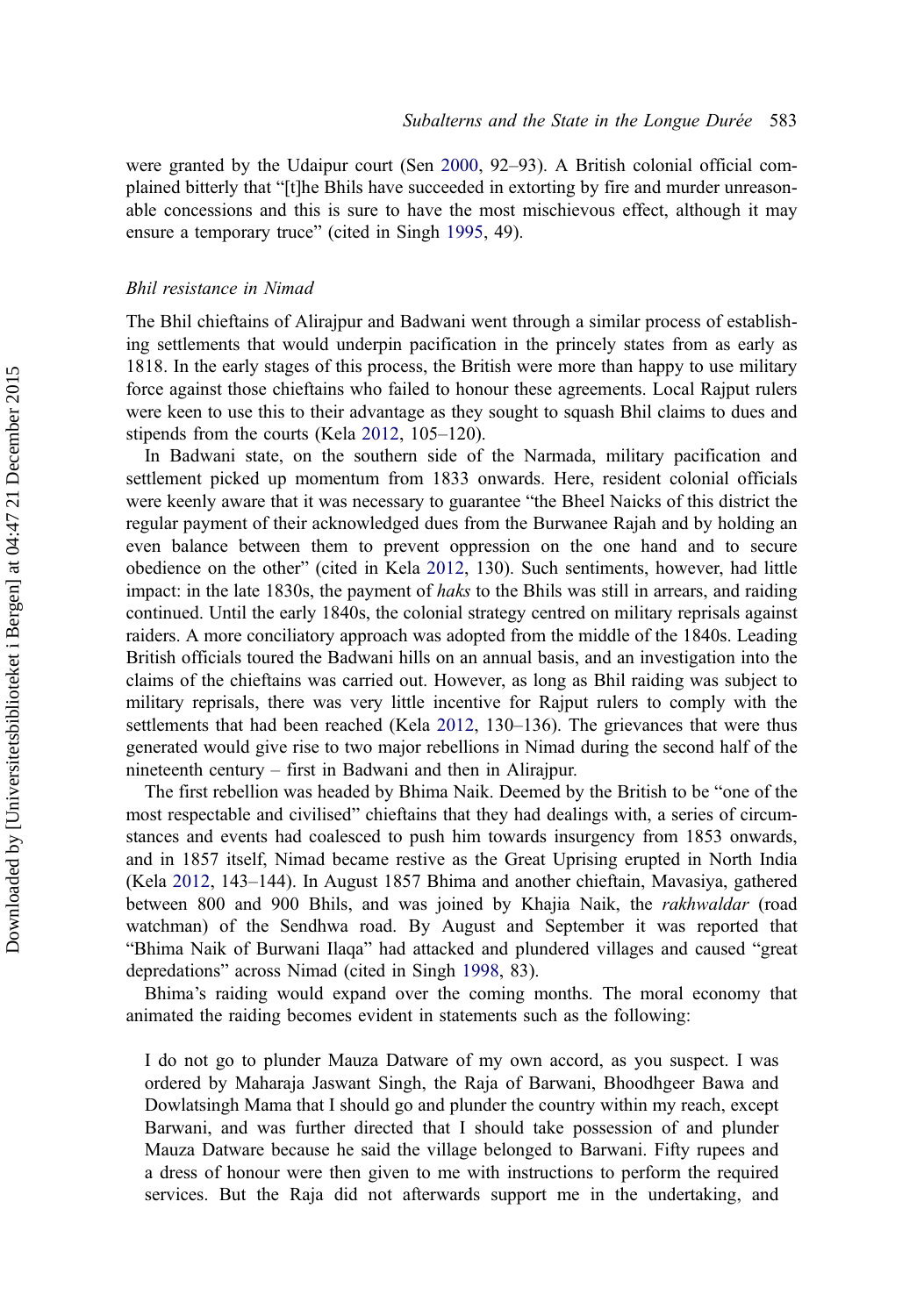## 584 A. G. Nilsen

therefore, I have now determined to make aggressions upon his own territories (cited in Singh [1998,](#page-21-0) 83).

What emerges from these statements is not so much a declaration of distance from the state; rather, Bhima is highlighting his closeness to the princely ruler – he has been the servant of the Raja of Badwani and has acted on his orders – as well as his dismay that this ruler has betrayed him. In a letter in which Bhima addressed an attack on the village of Datwada, the failure to honour his rightful claims to *haks* is emphasised as the reason for actions: "… we plundered the village of Dutwada because we have not received our Huks due from the Sirkar [state government] Holkar since the arrival of the British here. But we will not be satisfied until we plunder some other villages in other elakas" (cited in Kela [2012](#page-20-0), 150).

These statements express a theme that would run throughout Bhima's communications with the British during his uprising: it was not so much an encroaching state that he objected to as a state that had failed to honour the terms of an agreement. For example, in a letter to the Raja of Barwani, he wrote:

Baboo Hunner Lall has not yet made any arrangements for our pay and very likely he will go away after realizing the money without making arrangements for us. We therefore advise you to detain him until he does something for us. If the Baboo has a mind to fight with us let him come, but don't you join with him as you are our master.… We will do for the Europeans and their servants as Holkar and the King of Delhi will direct us and see how does the Baboo go safe (cited in Kela [2012,](#page-20-0) 148).

According to Shashank Kela ([2012,](#page-20-0) 148) Babu Hunner Lall is most probably a merchant or tax farmer who has been mandated by then Raja to negotiate with the naiks. The terms of whatever agreement might have been reached between him and the chieftains have been breached, Bhil insurgents have been captured, and their supplies have been intercepted or blocked. In this missive, the intent is to overthrow the British, but the overlordship of the princely ruler, to whom the rebels appeal for support, is equally clearly stated – "you are our master."

The next communiqué from Bhima and his followers, however, was less indulgent toward the Rajput ruler:

We have written to you before about the capture of our sepoys and provisions. You capture the men who bring us Rasud. Very well, we will take prisoners all the sepoys [soldiers] of Burwani and other thanas in Sirkar elaka. Take care, we have received orders from the King of Delhi to cut off the heads of Europeans and those in their employ, with assurances that success will reach us after Dushera (cited in Kela [2012](#page-20-0), 149).

As Kela points out, the stipends of the Bhil chiefs had been held back for a long period of time; the Raja of Barwani had promised to pay, but then reneged. He pleaded with the colonial authorities to "arrange that some forces might be sent against these Bheels from Candeish." The rebellion, however, was hard to kill and the conflict rolled on for several years. Bhima carried out his last raid during the monsoon of 1861, and remained on the run until 1868 (cited in Kela [2012:](#page-20-0) 150, 155–166).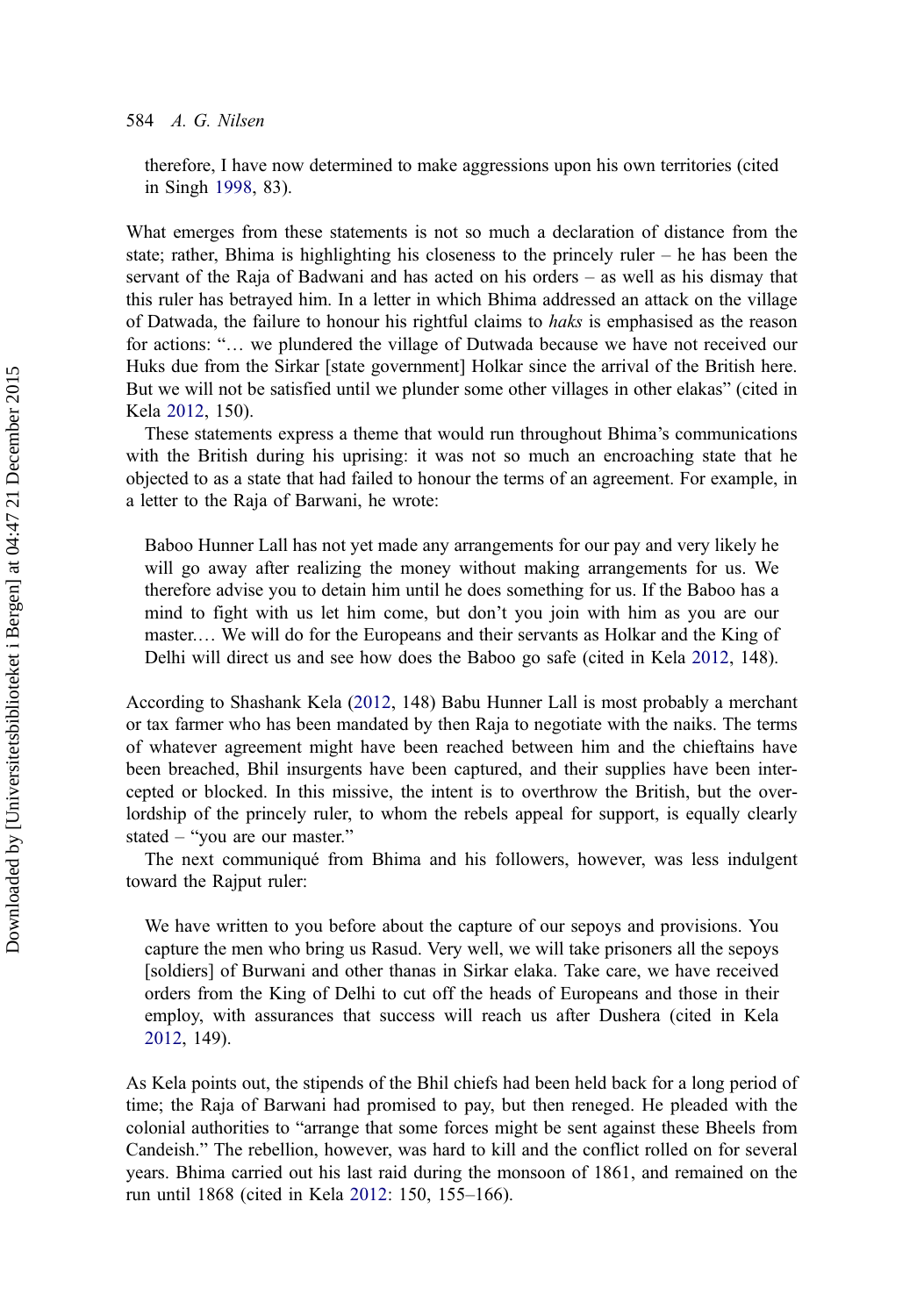During Bhima's trial, the narrative of princely betrayal as a justification for revolt re-emerged. His brother Sewa argued that their rebellion was triggered by deprivation: "We began to be in want and could get nothing to eat so we went and plundered Kantool … we went again for grain, being in a state of starvation … after some 20 days we plundered Datwada and returned to Dhaba Bowree" (cited in Kela [2012](#page-20-0), 168). Bhima confirmed much of his brother's testimony, but also stressed the loss of rightful claims by pointing out how he had rebelled because his village had been taken from him:

When the Mutiny broke out I heard nothing of it. The Rana of Burwanee summoned me and told me to bring Mowassia with me and one or two hundred men. I collected [them] … [but] went alone to the Rana and said to him that I would assist the sirkar if my inamee [revenue] villages which had been taken for granted were restored. The Rana said this could not be done at present and I went into rebellion and plundered all the grain in the village of Bulkoa and went into the hills. All our supplies were stopped and I sent a message to the Rana that our men must have something to eat or else they would plunder. The Rana said that he could do nothing, so we began to plunder but only took the necessaries – food, clothes, cooking utensils and such like things (cited in Kela [2012](#page-20-0), 169).

He added: "Of course we plundered wayfarers, but we were obliged to do that for our subsistence" (cited in Kela [2012](#page-20-0), 170).

Between 1820 and the 1880s, the princely state of Alirajpur, located north of the Narmada river, had been considerably transformed by colonial reform efforts geared towards consolidating state finance and fiscal capacities: collective village assessment were replaced by plough taxes, which were more onerous; *patwaris* were employed to fix individual assessments; forest use was heavily taxed; distillation of Mahua (liquour) was regulated. In 1883, 12 *patels* (village headmen) from the *parganas* (local administrative units) of Rath and Takarbara submitted a list of complaints to the Political Agent in Alirajpur: "The late Maharana … treated us very kindly. The land revenue was assessed in lump for each village according to the means of cultivation. Each cultivator had to pay rupees 3 or 4 per plough, and consequently the patels as well as the cultivators were satisfied" (Kela [2012](#page-20-0), 208). In addition to complaining about the new system of taxation, the Bhils also pointed out that the traders had started using a weighing system that was disadvantageous to the cultivators, that *pateli haks* (dues of the village headman) had not been paid, that the new *abkari* (excise) system and the taxes on sale of timber and minor forest produce was inimical to them, and that the moneylenders in the area harassed and exploited them. These complaints were not new; according to Kela ([2012:](#page-20-0) 209–210) a formal petition against the new land assessment system had been forwarded to the Political Agent as early as 1869. Several other petitions were submitted in the following years, and, subsequent to a series of raids in the early 1870s, a handful of chieftains won some minor concessions.

Bad agricultural years followed one upon the other from 1877 onwards, but the Alirajpur court granted no remissions to its peasant cultivators. Again rebellion erupted, and again Chitu Patel was at the forefront; this time he was joined by *Makranis* (Baluchi mercenaries). On 7 January 1883, a crowd of Bhils and Makranis with Chitu at the helm looted the town of Nanpur. Chaktala was the next village to fall prey to the rebellion,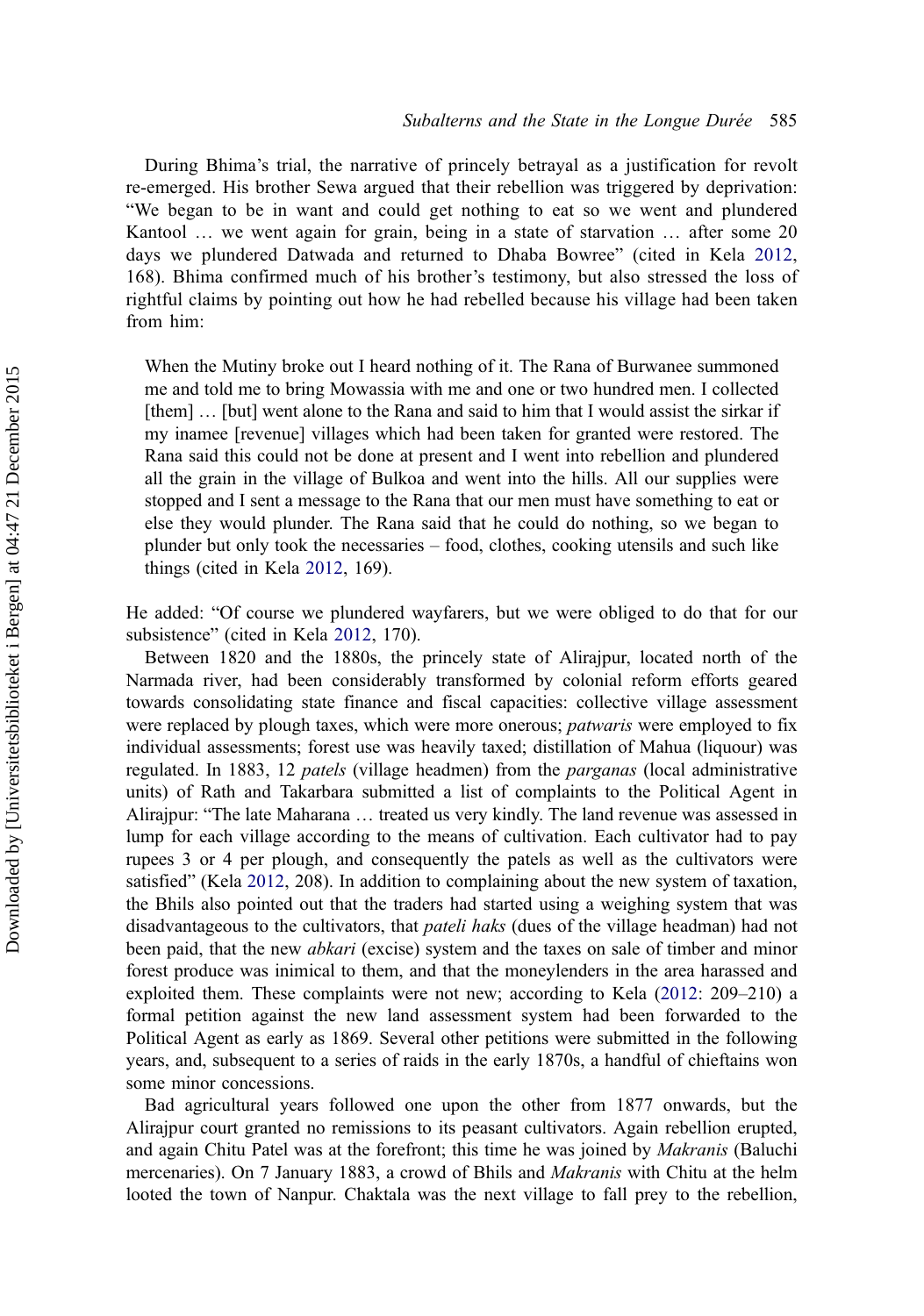followed by Bhabra, a market village between Alirajpur and Jhabua. Crucially, the rebellion was first and foremost aimed at traders and state functionaries (Kela [2012](#page-20-0), 214). Some three to five thousand Bhils and *makranis* encircled Alirajpur a few days after the attack on Bhabra. The rebels laid siege to the treasury and presented their key demand, namely that British superintendence should be abolished and the king's rule restored: "Events had coalesced popular feeling around the king's person" (cited in Kela [2012](#page-20-0), 214). He had thus come to represent the pre-1869 revenue system, which was marked to a far greater extent by the prerogatives of shared sovereignty.

The siege developed into a stalemate. The former king's mother approached the Bhils to hear their grievances. Whereas her account may well reflect the bias of the class of princely rulers, it confirms the theme of restoration of past arrangements and prerogatives as being at the heart of the Bhil rebellion. Chitu Patel complained that his haks had been withdrawn, and asked for the restoration of the king, whom, he said "ought to live in Rajpur, so that his subjects may always pay their respects … and get consolation at his hands" (cited in Kela [2012,](#page-20-0) 216). The rebels also complained that the *patwaris* carried out assessments "at full rates, without considering that the cultivators have suffered by the death of their bullocks, and that the number of their ploughs have been reduced to half what they were in former years" (cited in Kela [2012](#page-20-0), 216). Moreover, the avaricious Dewan (chief minister) was a key target of Bhil grievances: "Let another Dewan be appointed," the Bhils argued, "and then our grievances will be heard by him, but we don't want these dewans and patwaris" (cited in Kela [2012](#page-20-0), 216). This demand was reiterated throughout the course of the rebellion, until Chitu ultimately surrendered under pressure from the Malwa Bhil Corps. During his trial he claimed that he and his men had been "driven to desperation by … maladministration" and were forced to rebel in order to call attention to their plight (cited in Kela [2012](#page-20-0), 219). Ultimately, the rebellion yielded fewer dividends than the Mewar uprising of 1881, and colonial state space would only become more entrenched and consolidated over the course of the next six decades.

Between 1818 and 1880 the Bhil heartland underwent a substantial transformation as the economic geography of the region was moulded according to colonial imperatives and the modalities of state power were reconfigured in ways that entrenched a singular form of sovereignty. If one were to deploy the analytical optic of the Subaltern Studies project, one would expect that tribal resistance in this context would gravitate around a vindication of "the peasant-communal mode of power" in opposition to the coming of the colonial behemoth (Chatterjee [1983](#page-20-0)). This, however, is not what the historical record reveals. Rather, what seems to be the case is that the chieftains of the Bhil forest polities spearheaded forms of collective action in which the principal impulse was not so much a wholesale repudiation of the new modalities of state power as an attempt to carve put as advantageous as possible a position with the emergent colonial state space.

Significantly, Bhil chieftains seemed quite ready to accept the initial terms of settlement in the wake of military pacification. When rebellions erupted they were not so much centred on or articulated as a rejection of these settlements *tout court* as a protest against violations of the terms of the settlement. In this sense, one could argue that the Bhils sought to negotiate the terms of their incorporation into colonial state space on the basis of a moral economy that accepted the presence of the state, but protested against some of its workings. Moreover, in pursuing their protests, the Bhils actively appealed to different strata of the state, very often in the hope that echelons perceived to be located at a higher scale in the hierarchy of political power might intervene on their behalf against the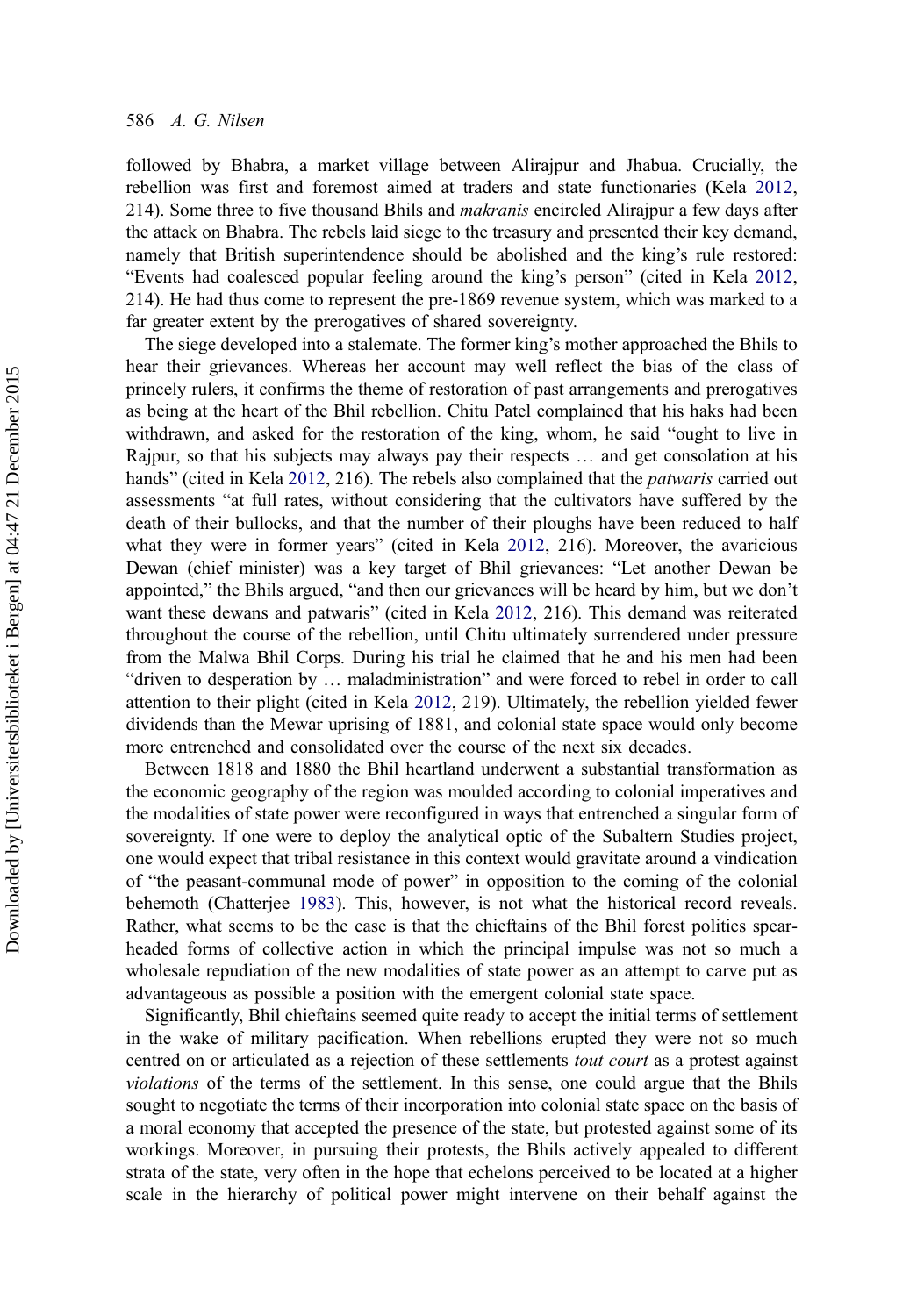wrongdoings of lower echelons. In this sense, Skaria's argument that Bhil resistance in nineteenth century Dangs was not a form of anti-state insurgency, but rather a form of conflictual encounter in which "power was being negotiated, even if this took place in contexts where the forest chiefs were aware of the balance being skewed against them" can be generalised to apply to the Bhil heartland as a region. He proceeds: "In later decades, the power of the sarkar [state] could be invoked … In this, it was to be appropriated as an ally … Thus the shared fear of the sarkar did not necessarily translate into shared hostility" (Skaria [1999](#page-21-0), 273). However, Skaria overstates his case when he goes on to argue that the early twentieth century witnessed a change in which wholesale insurgency against the state "in the name of Bhil Raj became possible, and even desirable" (Skaria [1999](#page-21-0), 274). As I will show in the following discussion of Bhil resistance in the Rajputana Agency from 1910 to the early 1920s, the notion of Bhil Raj (Bhil rule) emerged as a key idiom of resistance, but this did not entail a renunciation of negotiation with state-making projects.

## Bhil resistance in the Rajputana Agency

Dungarpur state was to be the site of the next major upheaval in the Bhil heartland. Here, from 1911 onwards, the Bhils rallied under the leadership of Govind Giri, a Banjara (nomadic caste) who in the wake of having lost his family and his livelihood to the famine of 1899–1900, dedicated his life to preaching social reform among the tribals.<sup>[7](#page-20-0)</sup>

Govind Giri called upon the Bhils to behave like *sahukars* (moneylenders) – that is, to adopt the ways and mores of the upper castes – and, drawing on the ritual practices of the Shaivite sect Dasnami Panth, encouraged his followers to tend the *dhuni* (fire pits) and hoist the nishan (flags) outside their houses: "In this way," Govind Giri delared, "I preached them the path of truth" (cited in Hardiman [2003,](#page-20-0) 261–262). The injunctions were drawn from Bhagat movements that had been active throughout the area: "Moral self-reform along such lines provided a potent means for a legitimate and effective form of assertion within the new political order" (cited in Hardiman [2003,](#page-20-0) 264).

However, Govind Giri's preaching soon took a radical turn as he developed a strong critique of hierarchy and exploitation. In his sermons he would tell the Bhils that they were in no way inferior to any other community, and that their destitution was caused by the exactions of the Rajas (princely rulers) and the Thakurs (landlords). The Bhils, Govind Giri explained, were the rightful owners of the land, and therefore they also had the right to rule over it. He propagated the coming of a Bhil Raj in the hills of Sunth and Banswara states, in which the Bhil kingdom that existed eight hundred years back would be restored.

Colonial authorities were quick to label Govind Giri and his followers as a "disloyal and anarchical movement" as they continued to make headway in the princely states (cited in Singh [1995](#page-21-0), 95). In October 1913, the political agent of southern Rajputana sent word to his counterpart in Rewakantha, ordering the arrest of Govind Giri. A search began, provoking a series of clashes between the Bhils and police forces. As the persecution of his movement continued, Govind Giri assembled his followers on Mangarh hill, which is situated between the states of Sunth and Banswara. A large police force was assembled within a few days, and was soon joined by military reinforcements. The messages that were sent from Govind Giri to the police and the representatives of the colonial authorities during the standoff allow us a glimpse into the movement's rationale. First of all, Govind Giri expressed a strong critique of the dominant social groups in the region: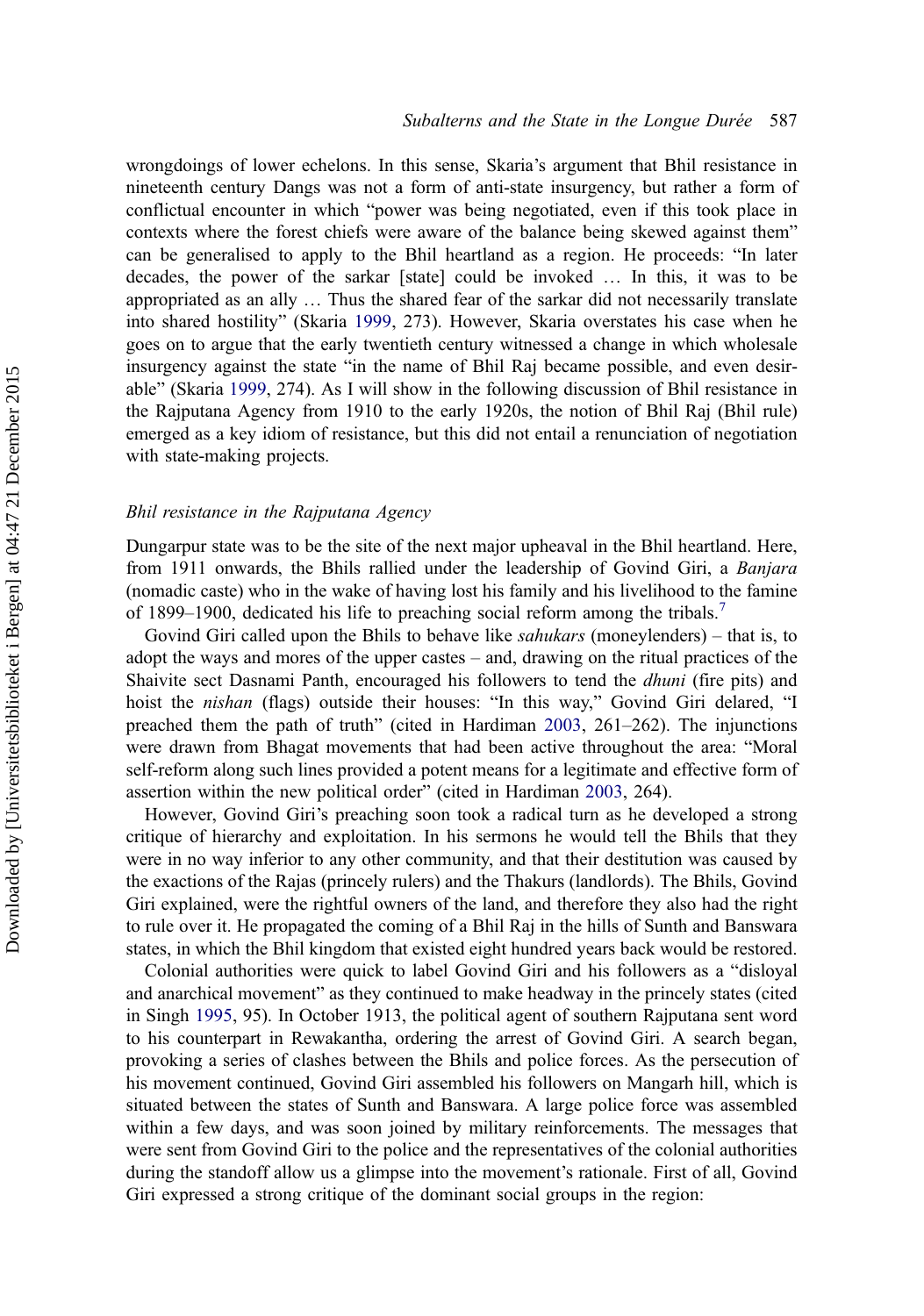The Hindus and Muhammadans have forsaken their religions. Hindus have become atheists. Rajputs have destroyed our worship, and forced us to eat flesh and drink. Muhammadans force us to eat beef and destroy our religion. For all these reasons we have gone to the hills as we are helpless. Rajputs are so cruel that they kill their girls so that they may not give in marriage to others. In the same way they have been so cruel towards the Bhils that they beat them without enquiry whether they are right or wrong. The Rajputs do not allow their young widows to re-marry and if these girls become widows in young age the sin of infant widowhood is on their head because they remain unhappy in that life and are miserable. The Sarkar is also to blame for this shortcoming. No true Brahmin is seen.… These three castes dare not come to us. The Muhammadans are infidels and take interest on money and eat boar's flesh which is prohibited in their religion. These people who are infidels destroy our worship. They do not like a religion which preaches good morality (cited in Hardiman [2003](#page-20-0), 266).

As Hardiman points out, Govind's attack on the Rajputs was expressive of widespread disgust in the region at the workings of Rajput hierarchy, and in this way Govind "combined his attack on Rajput political power with a critique of the treatment of Rajput women" (cited in Hardiman [2003](#page-20-0), 267). His admonishment of "the Muhammadans" reflected a popular dislike of the fact that Muslims – commonly known as "Sindhis" – staffed the state police and Thakur militias; some were also known to be particularly predatory moneylenders. Similarly, the Brahmins are taken to task for failing their role as righteous servants of the state. Overall, his is an argument that portrays the moral corruption of the princely regime, and contrasts this to the moral rectitude of his movement – a moral rectitude which, he asserts, is feared among the ruling groups in the state: "They do not like a religion which preaches good morality."

Interestingly, as Hardiman ([2003,](#page-20-0) 267) notes, Govind Giri "was far less critical of the British than he was of the Rajputs and their henchmen," something which is also brought out in the following passage: "We take you to be just and fair.… You are the monarch of the country.… Do not use force. Have some regard for our feelings. God will bless you.… You are the guardian saint of our people. You are sensible people."

In many ways, this echoes the appeals made by insurgent Bhil chieftains in the nineteenth century, who would ask that the British intervened against the venality of Rajput rulers. In other words, despite his references to the restoration of Bhil raj, Govind Giri does not reject the entire edifice of the state. Rather, as Hardiman argues, he recognises that "much of what he stood for was in line with the transformation that the British were trying to bring about in India, and he seems to have been trying to argue that they should act as his allies and back him and his followers against the local rulers" (cited in Hardiman [2003](#page-20-0), 267). This was made even more clear in another appeal, in which he implored the British authorities to appoint their own chief minister in Sunth state and recruit a military force from the ranks of his followers; in this way, he argued, him and his disciples would be ensured of fair treatment (cited in Hardiman [2003,](#page-20-0) 267).

In other words, even when Bhil resistance turned more adamantly against the *sarkar* in the name of Bhil raj, the state was nevertheless seen as a disaggregated entity with which it was possible to negotiate. And in these negotiations it would be possible to pit higher echelons against lower echelons by pointing out how the latter, in the way that they abuse their power and authority, betray the principles of the former. However, in the case of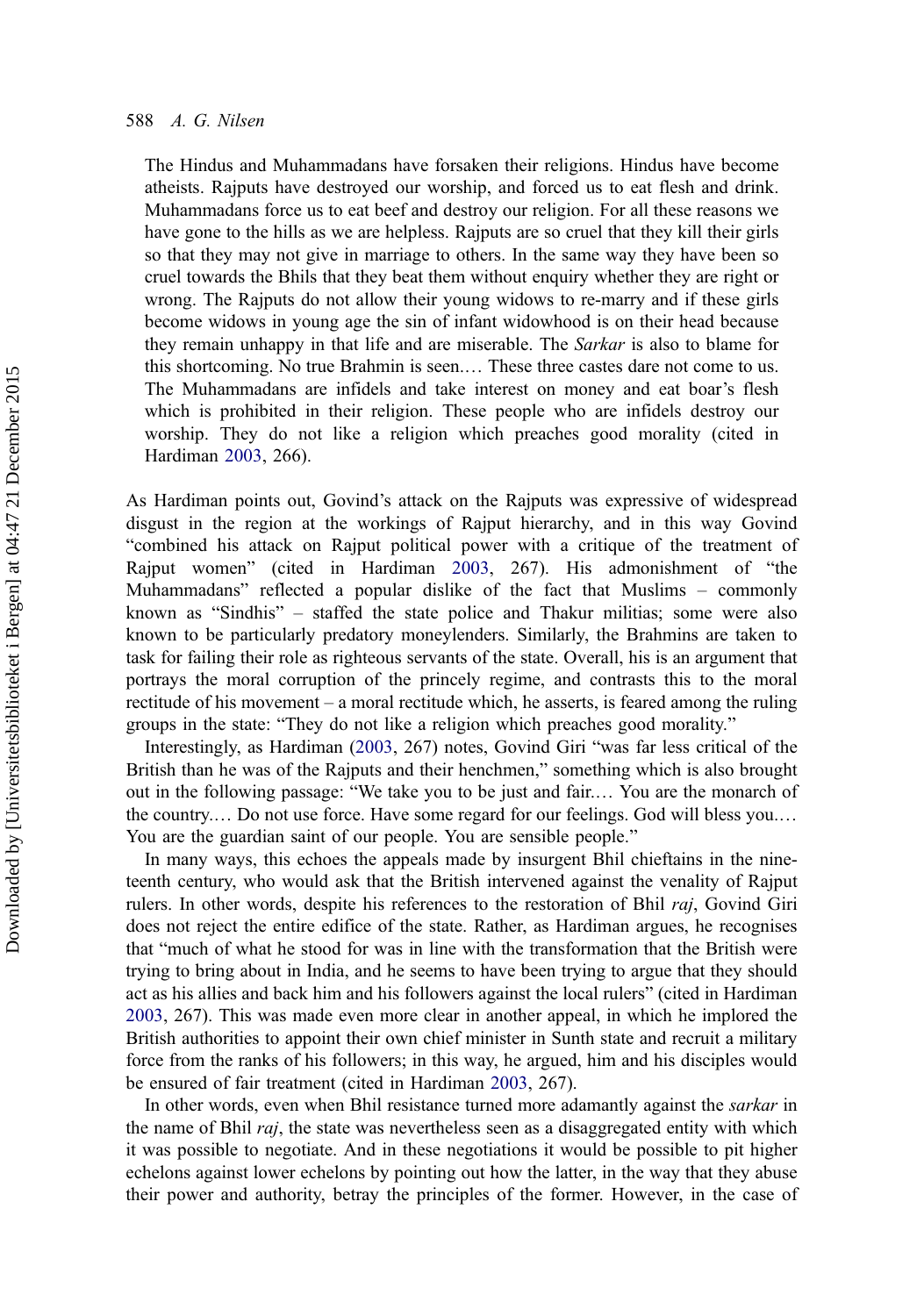Govind Giri's movement, their expectation that the British would refrain from using force was belied by the events that unfolded two days after Govind had appealed to "the guardian saint of the people": at about eight o'clock in the evening of 16 November, following orders from the Political Department in Bombay, the troops opened fire at the Bhils who had gathered on the hill. The firing went on for about two hours; the Bhils suffered substantial losses, and at the end of the attack some 900 Bhils, along with Govind Giri himself, were arrested. Govind was subsequently prosecuted and imprisoned.<sup>[8](#page-20-0)</sup>

In the first half of the 1920s, yet another charismatic leader appeared at the helm of a Bhil movement that unsettled both Rajput rulers and colonial authorities.<sup>[9](#page-20-0)</sup> Motilal Tejawat was an Oswal Baniya who worked as a *munshi* (representative) for a firm based in Udaipur. As part of his job, he used to travel far and wide across Mewar state, and through his travels he came to know the abuses that the Bhils were subject to at the hands of Thakurs. After he himself fell foul of the Thakur of Jharol estate and was thrown in jail, he decided to devote his life to social reform work among the Bhils.

Motilal's most immediate source of inspiration was the Bijolia movement – a peasant mobilisation against Thakur dominance that originated in the late nineteenth century and made significant headway under nationalist leadership from 1915 to the early 1920s. Motilal came into contact with the movement and its insurgent message through pamphlets that were being circulated throughout Mewar at the time. The pamphlets denounced Thakur oppression and called "on villagers to refuse to pay their dues" (Vidal [1997](#page-21-0), 122). Motilal made copies of these pamphlets and set about distributing them in Jharol – a Bhil majority district where the local Thakur was a source of terror and exploitation. Following this, he called a series of meeting in Bhil villages in the area, which eventually led to the formation of a committee that sought to articulate the grievances and demands of the Bhil peasantry.

In May 1921, Motilal and his followers used the annual peasant fair Matri Mundiya, which was held near Chittaur, to spread their message. Among the key complaints were begar and unfair taxation. During the fair, the group was able to mobilise a large group of Bhils, and together they set out for Udaipur; they were going to petition the Maharana and convince him to address their grievances. Jain's description of the scenario that unfolded at Picholia lake is worth quoting at length:

In three or four days, about seven or eight thousand peasants assembled on the site. Tejawat requested the village representatives to hold [a] small meeting and prepare accounts of the injustices and atrocities done by the Thikanedars on the peasants. This was done to prepare a complete catalogue of the grievances of the people at the grassroot level. At the end of the meeting of each day, in the general meeting, the peasants expressed their views on the grievances. Tejawat himself sat down to write a book on the situation of the peasantry of Mewar. Later the book was titled: Mewar Pukar – the voice of Mewar. The book contained about 100 items. On the strength of these items the assembly of the peasants prepared a charter of 21 demands to be presented to the Maharana of Mewar (Jain [1991,](#page-20-0) 130).

Ultimately, Maharana Fateh Singh agreed to meet the representatives of the gathered Bhils, who at the peak of the agitation were said to number some 10,000 people. Among the demands that they put before the regent  $-21$  in all – the withdrawal of excessive taxes and fees, the cancellation of *begar*, and a removal of all restrictions on the use of forest resources were particularly important to the tribals. Eventually, the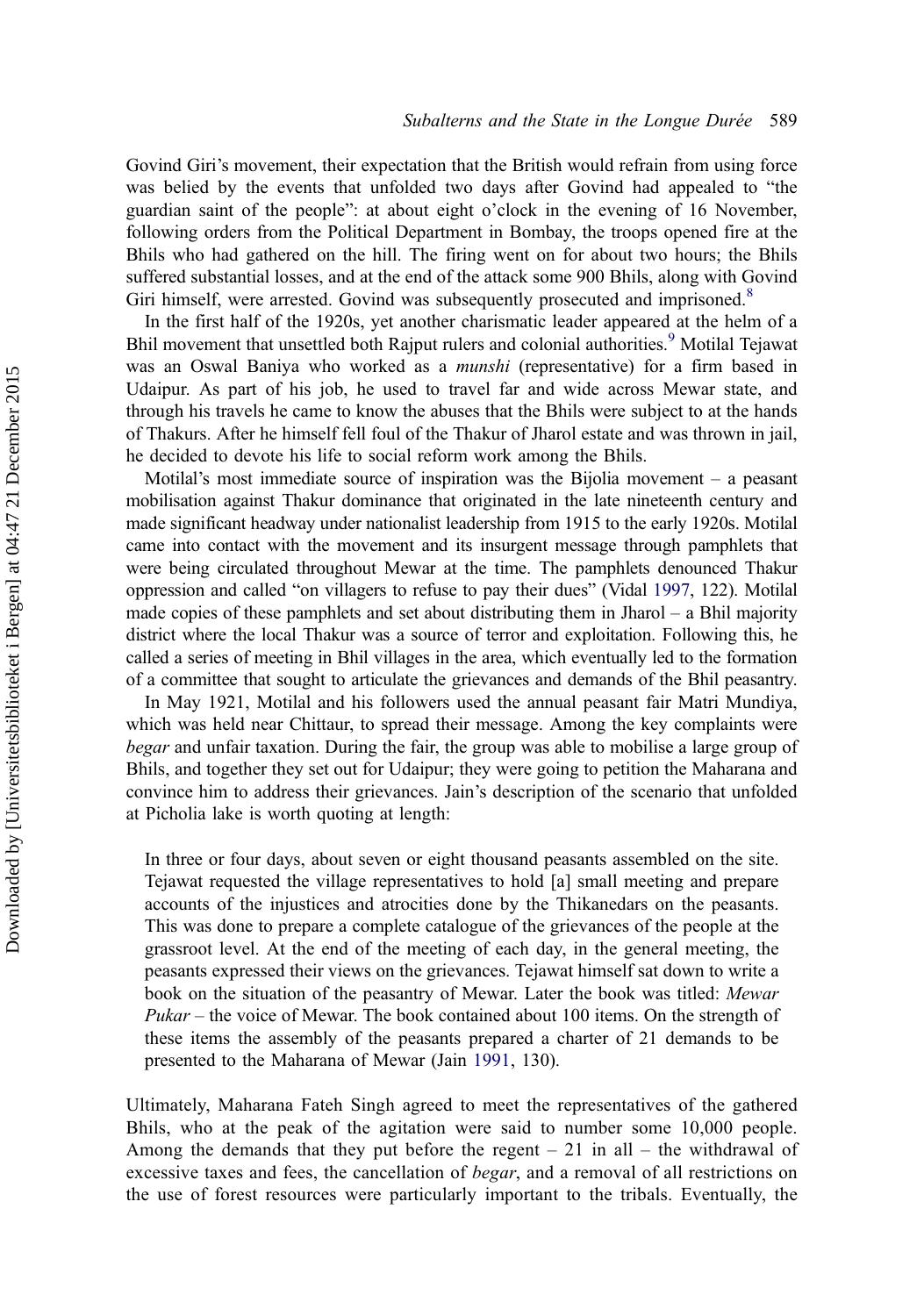Maharana conceded 18 demands, but left out the three most important issues from the point of view of the Bhils: namely the use of forests, begar, and the rounding up of Bhils for the royal shikhar (hunt). Motilal and his followers withdrew in disappointment, but swore to uphold and pursue the movement.

In the following months, the movement's idiom of resistance expanded. Motilal declared himself to be a follower of Gandhi, whom at this point in time was at the helm of a nation-wide mobilisation that aimed for "swaraj [self-rule] within a year." Drawing inspiration and legitimacy from the Non-Cooperation Movement, Motilal and his followers began to circulate letters during the summer of 1921, in which they called upon the peasants to stop paying taxes. Over the next three months, the movement escalated:

 $\ldots$  Tejawat told the Bhils that once Gandhi Raj was established they would only have to pay one *anna* in the *rupee* to the state, and that if they refused to follow him they would be cursed. The boycott of the courts, the refusal to pay the unjustly high rates of revenue and the denial of rasad (the extraction of provisions) and begar to functionaries of the state followed (Sen [2007,](#page-21-0) 160).

In August, the movement signalled its considerable strength when the Thakur of Jharol had Motilal arrested: as soon as the news spread, between six and seven thousand Bhils gathered outside the jail and forced the police to release their leader. By September 1921 the movement had spread throughout Mewar as well as many of the other, smaller princely states in the Rajputana Agency and in British Gujarat in the Bombay Presidency. At this point, the movement was known as the *Eki* (Unity) League: its followers were made to swear an oath whilst holding one hand on an unsheathed sword, in which they pledged "to respect all the decisions and actions of Motilal, and never by their actions break the unity of the movement" (Vidal [1997,](#page-21-0) 127).

The impact of the movement was manifest in a series of complaints brought against the dominant groups in the region. For example, in December 1921, some 4,000 Gametis (village headmen) presented a petition to the British authorities on behalf of the Bhils of the Bhumat and the Magra, in which they claimed "that traditionally they had not performed begar, but had been forced to do so over the preceding half century, while simultaneously old taxes had been enhanced and new fines and levies imposed.… The Bhils fixed the revenue of crops and proposed to pay directly to the British or the *darbar*" (Sen [2007](#page-21-0), 160–161). In a letter to the Rana of the state of Panarwa, a group of Bhils made it clear that "we intend never to pay new taxes, and what we propose to give is more than the old rates; if … you will not accept it … and if the [Udaipur] darbar will not accept it, we shall pay to the British government" (Sen [2007](#page-21-0), 161). When, in the same month, a Bhil Gameti was arrested on the orders of the Umrao of Madri, a small district in the southern part of Mewar, and later killed in custody, the movement again showed its strength by assembling at Jharol and forcing the Maharana's official to refund revenue that had been taken from the Bhils. At this point, the British started making overtures to the Eki movement: in one case, they sent a petition prepared by Motilal to the Thakurs and pressured them into announcing that they would reduce the number of days of *begar* demanded from the villagers; in another case, they asked Motilal to meet with the Political Superintendent to discuss the grievances of the Bhils. These overtures, however, were flatly rejected.

The Eki movement surged ahead in the first months of 1922. At this point, Tejawat had been denounced by Gandhi but proceeded unabated in his work. For several months he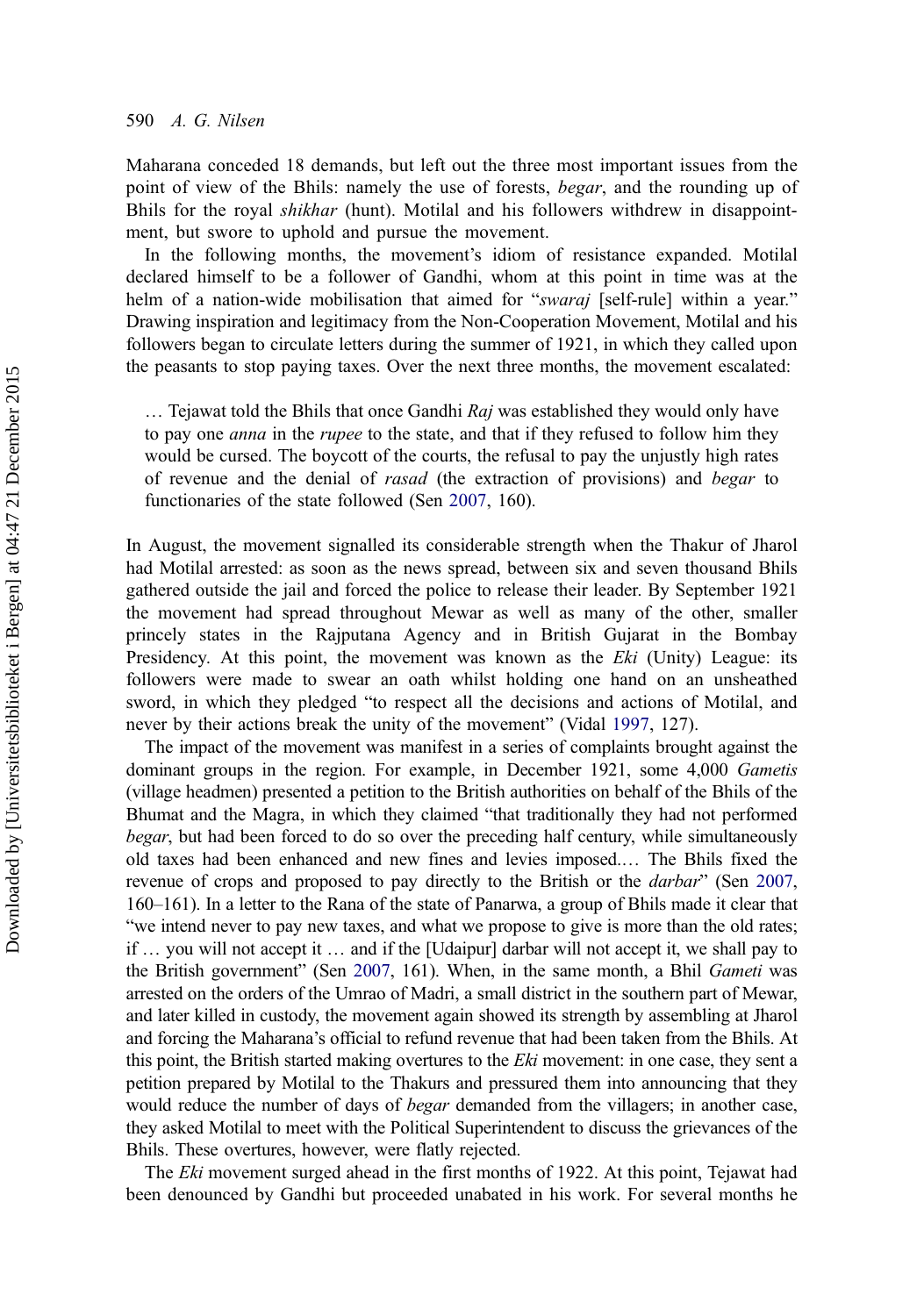and his partisans criss-crossed the area that is now the border between Rajasthan and Gujarat, and which in the 1920s contained the princely states of Mewar, Sirohi, Danta and Palanpur: "Wherever the impromptu army halted, Motilal's camp was visited by tribal people offering him the traditional homage normally reserved for local chieftains or for deities: the gift of a coconut and a rupee" (Vidal [1997,](#page-21-0) 126).

At this point, the initial British strategy of appeasing the Eki movement by encouraging the princely rulers to grant certain selective concessions had clearly failed. In large part, this was due to the fact that rulers and notables were generally unwilling to cede any substantial ground to the assertive Bhils. The Eki movement kept moving between Mewar, Sirohi, Idar, Danta and Palanpur. While avoiding any direct confrontation with large military troops, they would attack officials, police outposts and isolated patrols. At this point, as Hardiman [\(2007,](#page-20-0) 51) points out, the colonial authorities "had a choice: either to force the local princes and thakurs to change their ways profoundly and remedy the grievances of the people, or to suppress a largely peaceful and morally justified protest by the use of force."

Under increasing pressure from both local notables and the British to call off their agitation, the Eki movement decided to return to Udaipur to negotiate with the Maharana. As Motilal and 2,000 of his followers were making their way to the Sisodia court, orders were sent from Bombay to the British authorities in the Rajputana Agency "to demand the unconditional surrender of Moti Lal" and to keep troops ready "to act in support of the demand when called on by local authorities" (cited in Hardiman [2007,](#page-20-0) 42). The Mewar Bhil Corps was thus promptly dispatched to intercept the insurgents before they reached Udaipur, and on 7 March, near the border between Idar and Mewar, the troops attacked Motilal and his followers. According to colonial authorities, the attack left 22 Bhils dead, but there is due reason to doubt this number: "… there were a hundred casualties; dead and wounded were lying all around," wrote a local missionary. "Our little hospital was filled, and we were bringing in stretcher cases until 10 p.m." (cited in Hardiman [2007](#page-20-0), 46). Local Bhils claim the number of dead to have been between 1,200 and 1,500.

The massacre in Sirohi did not put an end to the movement. In the coming months, the Bhils of several villages in Sirohi state refused to pay their taxes, and the British had to resort to what they called "the moral effect of the 12 pounder gun" (Vidal [1997,](#page-21-0) 139) to break the resolve of the insurrectionary tribals. Eventually, the princely states offered some concessions in order to restore peace in their realms, and these were accepted by the Bhils: "They were significant gains, but acceptance also signalled a retreat from the utopia of an autonomous peasant Raj" (Sen [2007,](#page-21-0) 166).

The *Eki* movement shared some of the features of the Bhil uprisings of the nineteenth century – chief among them, perhaps, "the belief that it was still possible to appeal for justice to the British, the maharana, and the thikanedars" (Sen [2007,](#page-21-0) 161). Within the parameters of this belief, the excesses and predations "of the local authorities were denounced less as the result of an old order that was naturally oppressive, than as the outcome of a modern perversion of the system" (Vidal [1997](#page-21-0), 126).

What was novel, though, was the mediation of this uprising through Gandhian idioms: the new kingdom that Motilal would establish was one in which the Bhils would cast off the yoke of oppression; it was dubbed Gandhi Raj and clearly derived a significant part of its legitimacy and rationale from a subaltern appropriation of Gandhi's message of non-co-operation. Thus, the *Eki* movement can be said to share some of the qualities that Singh [\(1985](#page-21-0)) found to be typical of the tribal movements that emerged after 1920: these were movements that saw in the Freedom Movement an opportunity to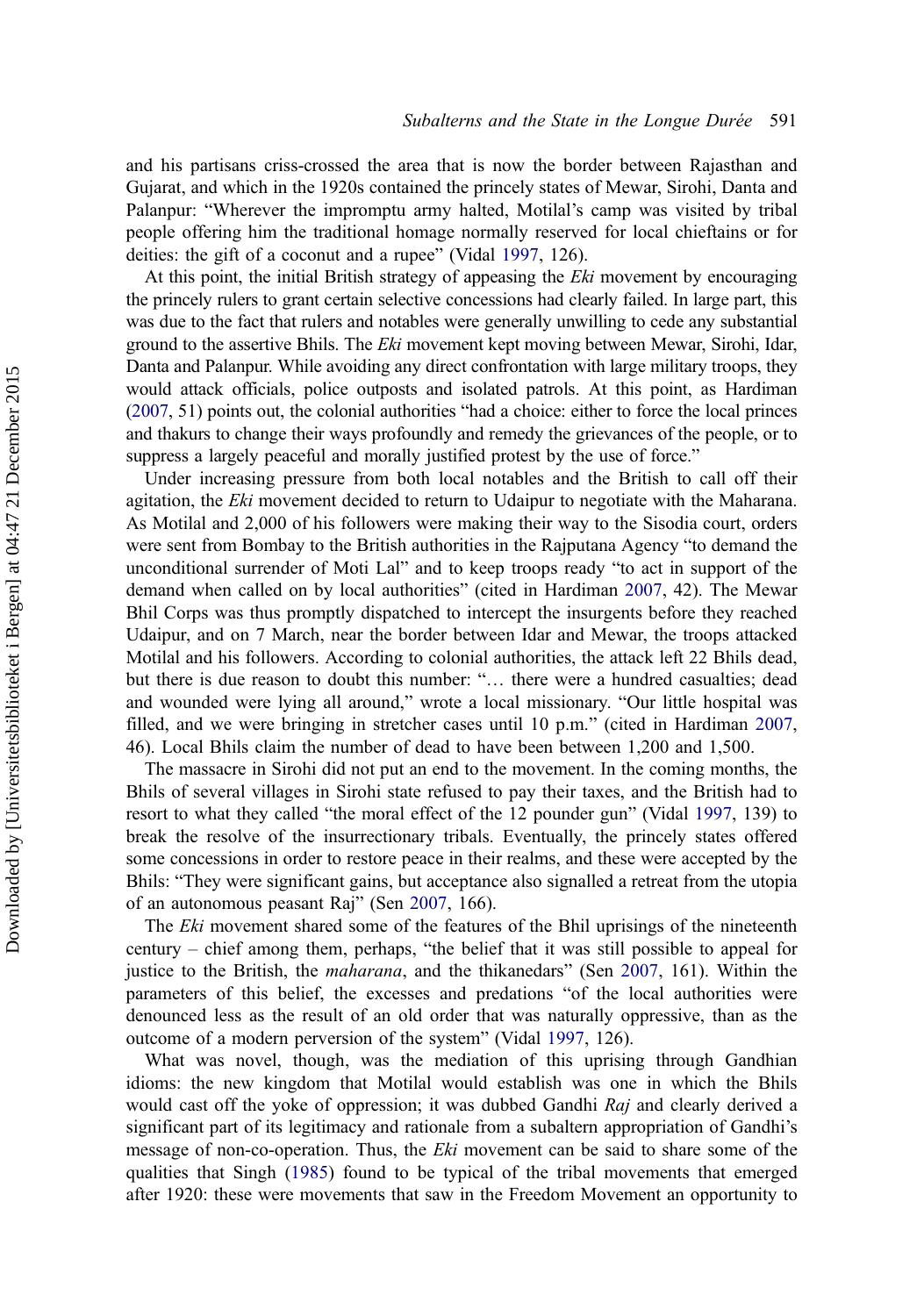reclaim the rights and prerogatives of a bygone era: "Swaraj to them meant not only freedom from British rule.… Freedom to them mean restoration of agrarian and forest rights" (Singh [1985,](#page-21-0) 161). And this illustrates an important aspect of the contentious negotiations that the Bhils of western India were involved in during their rebellious century: rather than the Bhils mobilising a timeless and unchanging culture of resistance in the face of an ever more entrenched colonial state space, their "repertoire of contention" evolves over time through the appropriation of idioms from a range of different state-making projects (see Tilly [2006](#page-21-0)). Indeed, the Eki movement can be understood as articulating elements from three state-making projects: pre-colonial forms of shared sovereignty, the mediation of colonial state space in the princely states, and finally the nationalist project for an independent Indian state. This again testifies to the necessity of acknowledging the profoundly relational nature of subaltern politics, not only in the context of contemporary India, but also across historical time. In the following concluding remarks, I shall outline how we might make some initial conceptual steps in this direction.

## Concluding Remarks

The point of departure for this article was a critique of Chatterjee's recent contributions to the study of subaltern politics in contemporary India. My basic contention was that his argument that the "new subaltern" – to borrow a term from Spivak [\(2000\)](#page-21-0) – displays an ability to engage competently and assertively with the state, although correct in and of itself, is fundamentally inadequate: the unfolding of subaltern politics in and through state–society relations must be historicised. I then sought to substantiate this claim through a discussion of Bhil resistance as a form of contentious negotiation of state-making projects across the century-long period stretching from 1818 to the early 1920s. In these concluding remarks, I want to move from critique to proposition by sketching an alternative conceptual approach to the study of the dynamics of state–society relations in subaltern politics.

First of all, it is necessary to conceive of subalternity itself as a determinate positionality within a sociohistorical "field-of-force" (Thompson [1978](#page-21-0), 151). The socio-historical field-of-force should in turn be understood as having been moulded through the unfolding of "hegemonic processes" (Mallon [1995\)](#page-21-0) in which dominant social groups seek to gain the consent of subaltern social groups through "a continuous process of formation and superseding of unstable equilibria … between the interests of the fundamental group and those of the subordinate groups …" (Gramsci [1998](#page-20-0), 182). The fact that subaltern groups thus come to be embedded in socioeconomic relations, political institutions and cultural idioms that – in spite of concessions and compromises – underpin the reproduction of hegemony, has ramifications for the oppositional projects they articulate. Subaltern resistance will tend to proceed *through* contentious appropriations of "the social condensations of hegemony" (Morton [2007,](#page-21-0) 92) – that is, through hegemonic political institutions, discourses and processes – rather than at a distance from these.

One of Gramsci's [\(1998](#page-20-0), 260) great insights was of course that state formation is integral to the ways in which dominant groups seek "to construct an organic passage from the other classes into their own" (see also Whitehead [2015](#page-21-0)). This is significant in relation to the dynamics of subaltern politics for two reasons. Firstly, it is precisely through the construction of "organic passages" between dominant and subaltern groups that state formation as a "master change process" comes to articulate with the "local rationalities"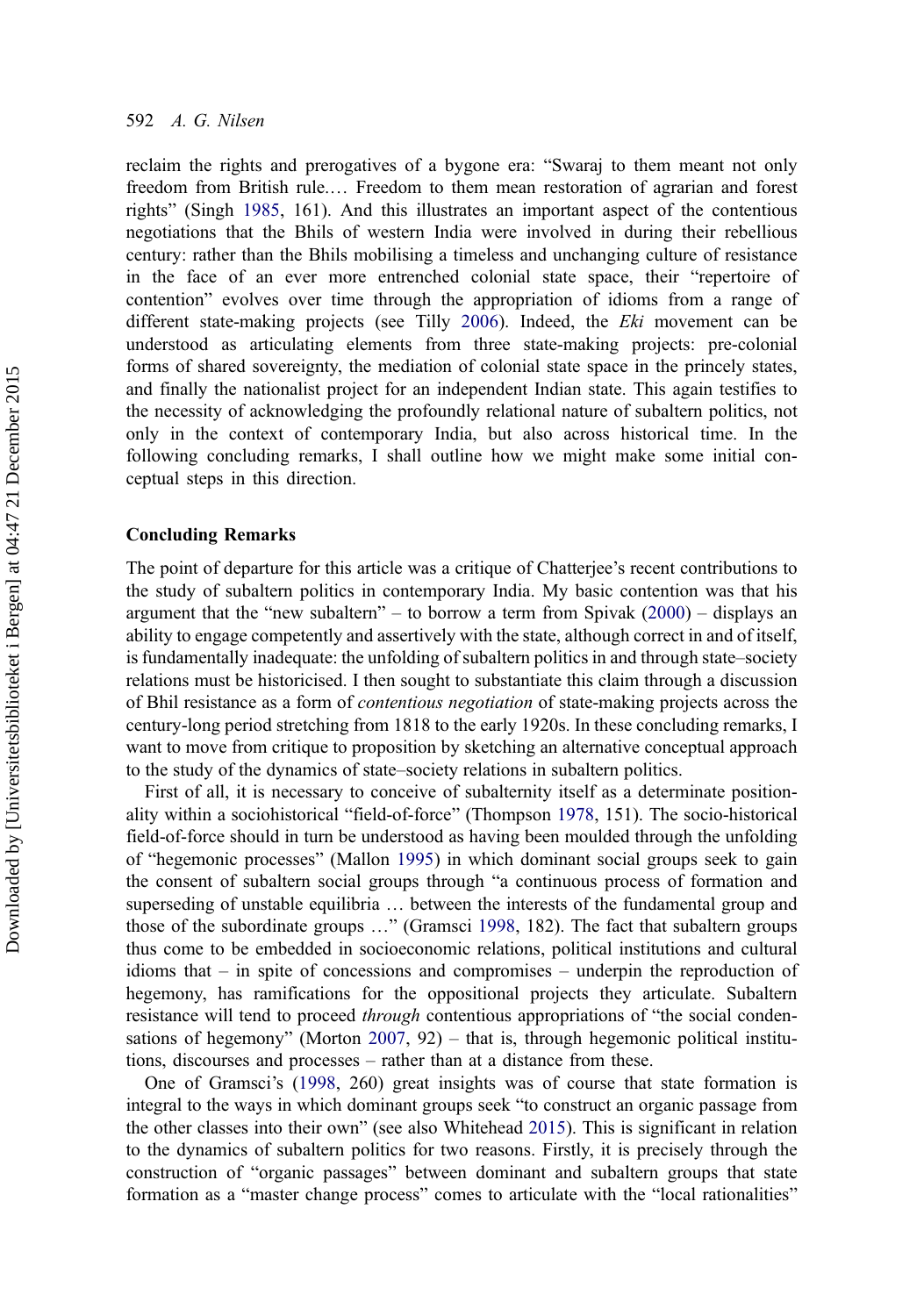<span id="page-19-0"></span>that animate subaltern politics (Nilsen and Cox [2013](#page-21-0)). And therefore, the institutions, idioms and technologies of rule out of which these passages are constructed also become "sites of protracted struggle as to what they mean and for whom" (Corrigan and Sayer [1985](#page-20-0), 6). Secondly, owing to the fact that the state is congealed from social relations characterised by "compromise equilibrium" (Gramsci [1998,](#page-20-0) 161) there will be "conjunctural opportunities" (Jessop [1982,](#page-20-0) 225) for such struggles to advance the empowerment and emancipation of subaltern groups. But the compromises that have been struck in and through the unfolding of hegemonic processes are ones "in which the interests of dominant groups prevail" (Gramsci [1998,](#page-20-0) 182) and therefore, such conjunctural opportunities will exist in a dialectical tension with "structural constraints" (Jessop [1982](#page-20-0), 225) that circumscribe the scope for subaltern advances in and through the state and its institutions, discourses and technologies of rule.

Admittedly, these are only the bare bones of a possible conceptual orientation, and much work lies ahead if we are to develop a more comprehensive theoretical perspective. However, within the parameters of this orientation, we are pushed towards a study of subaltern politics that seeks to grasp the convergence of the contemporary micro-dynamics of everyday state–society relations and the macro-structural longue durée of state formation.

#### Disclosure Statement

No potential conflict of interest was reported by the author.

## Funding

This article is based on the research carried out with funding from the Norwegian Research Council.

#### Notes

- <sup>1</sup> The Bhils are one of the major Adivasi groups of western and central India. Consisting of multiple sub-groups such as Bhilalas, Barelas, and Naiks, the Bhils inhabit the largely hilly regions of northeastern Maharashtra, eastern Gujarat, southern Rajasthan and western Madhya Pradesh. For the sake of simplicity, I shall use the term Bhil to refer to Bhils, Bhilalas and Barelas in this paper. I shall refer to the region they inhabit as the Bhil heartland. The term Adivasi, in turn, literally means "first inhabitant," and was coined by tribal rights activists early in the twentieth century to express their claim to being the indigenous people of India. The Indian government does not recognise Adivasis as being indigenous people, but defines Adivasi communities as belonging to the category of Scheduled Tribes as per the Fifth and Sixth Schedules of the Indian constitution. The Fifth and Sixth Schedules (schedules are basically lists in the Constitution that categorise and tabulate bureaucratic activity and policy of the Government) provide an array of protective legislation, special
- entitlements and reservations for Adivasis. <sup>2</sup> This theme was particularly important in the work of Ranajit Guha, Partha Chatterjee, and Sudipta Kaviraj. See Nilsen [\(2012](#page-21-0)) for an extended discussion. In formulating this argument, I also seek to contribute to the emergence of a new direction in the study of subaltern politics in India (for examples of such work, see, inter
- alia, Madhok [2013](#page-21-0), Subramanian [2009,](#page-21-0) Sharma 2009, Chandra [2013,](#page-20-0) Nielsen [2010](#page-21-0) and Agarwala [2013\)](#page-20-0). See Chatterjee [\(2004](#page-20-0)) for the original formulation of the civil society/political society distinction and Gudavarthy ([2012\)](#page-20-0) for a comprehensive selection of commentaries on Chatterjee's proposition. See also Whitehead ([2015](#page-21-0)) for a substantial criticism of Chatterjee's distinction between political and civil society.<br><sup>4</sup> See Chandra [\(2015](#page-20-0)) for a useful discussion of the dynamics of negotiation in subaltern resistance.<br><sup>5</sup> Siban
- 
- western India in the eighteenth century.<br><sup>6</sup> In the wake of Briggs' departure, the British opted for an alternative strategy in Khandesh centred on the
- formation of the Khandesh Bhil Corps as a military outfit of Bhil recruits headed by a British officer and the implementation of more comprehensive efforts to promote sedentary agriculture.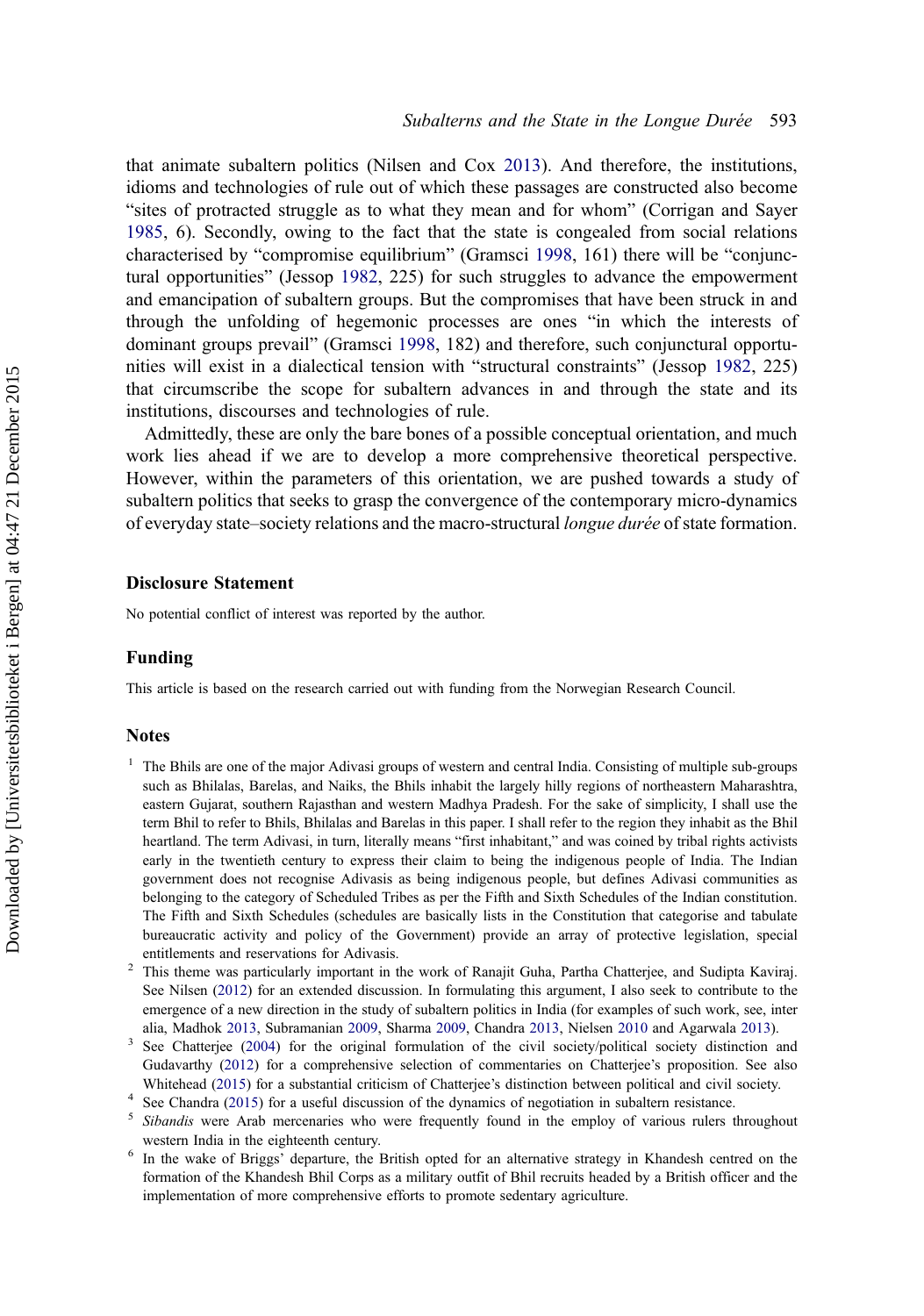## <span id="page-20-0"></span>594 A. G. Nilsen

- <sup>7</sup> The following account of Govind Giri's movement draws on Hardiman (2003), Jain (1991) and Singh ([1995](#page-21-0)).
- Only direct quotes will be referenced in what follows. <sup>8</sup> There were subsequent attempts to revive the movement and to bring Motilal back into the activist fold, some of which were carried out by Gandhian nationalists. These efforts, however, failed to come to fruition (see Hardiman 2003).<br>The following account of Motilal Tejwat's movement draws on Hardiman ([2007](#page-21-0)), Jain (1991), Sen, (2007),
- Singh ([1995\)](#page-21-0), and Vidal [\(1997](#page-21-0)). Only direct quotes will be referenced in what follows.

## References

- Agarwala, R. 2013. Informal Labor, Formal Politics, and Dignified Discontent in India. Cambridge: Cambridge University Press
- Berktay, H. 1991. "Three Empires and the Societies They Governed: Iran, India and the Ottoman Empire." Journal of Peasant Studies 18 (3–4): 242–263.
- Breman, J. 1996. Footloose Labour: Working in India's Informal Economy. Cambridge: Cambridge University Press.
- Briggs, J. 1885. Memoirs of General John Briggs of the Madras Army. London: Chatto and Windus.
- Brookes, J. C. 1859. History of Meywar. Calcutta: Unknown Publisher.
- Chandra, U. 2013. "Beyond Subalternity: Land, Community, and the State in Contemporary Jharkhand." Contemporary South Asia 21 (1): 52–61.
- Chandra, U. 2015. "Rethinking Subaltern Resistance." Journal of Contemporary Asia 45 (4).
- Chatterjee, P. 1982. "Agrarian Relations and Communalism in Bengal, 1926–1935," In Subaltern Studies 1: Writings on South Asian History and Society, edited by Ranajit Guha, 9-39. New Delhi: Oxford University Press.
- Chatterjee, P. 1983. "More on Modes of Power and the Peasantry," In Subaltern Studies 2: Writings on South Asian History and Society, edited by Ranajit Guha, 311–350. New Delhi: Oxford University Press.
- Chatterjee, P. 2004. Politics of the Governed: Reflections on Popular Politics in Most of the World. New York: Columbia University Press.
- Chatterjee, P. 2008. "Democracy and Economic Transformation in India." Economic and Political Weekly 43  $(16): 53-62.$
- Corrigan, P. and D. Sayer. 1985. The Great Arch: English State Formation as Cultural Revolution. Oxford: Basil Blackwell.
- Deshpande, A. 1987. John Briggs in Maharashtra: A Study of District Administration under Early British Rule. New Delhi: Mittal Publications.
- Goswami, M. 2004. Producing India: From Colonial Economy to National Space. New Delhi: Permanent Black.
- Graham, D. 1856. Historical Sketch of the Bheel Tribes Inhabiting the Province of Khandesh. Bombay: Government Central Press.
- Gramsci, A. 1998. Selections from the Prison Notebooks. London: Lawrence and Wishart.
- Gudavarthy, A. 2012. Re-framing Democracy and Agency in India: Interrogating Political Society. London: Anthem Press.
- Guha, S. 1999. Environment and Ethnicity in India, 1200–1991. Cambridge: Cambridge University Press.
- Haldon, J. 1993. The State and the Tributary Mode of Production. London: Verso.
- Hardiman, D. 1996. Feeding the Baniya: Peasants and Usurers in Western India. New Delhi: Oxford University **Press**
- Hardiman, D. 2003. "Assertion, Conversion and Indian Nationalism: Govind Giri's Movement Amongst the Bhils," In Religious Conversion in India: Modes, Motivations, and Meanings, edited by R. Robinson and S. Clarke, 255–284. New Delhi: Oxford University Press.
- Hardiman, D. 2007. Histories for the Subordinated. London: Seagull Books.
- Hickey, S. and A. du Toit. 2007. "Adverse Incorporation, Social Exclusion and Chronic Poverty." Manchester: Chronic Poverty Research Centre, Working Paper 81.
- Jain, P. 1991. Social Movements Among Tribals: a Sociological Analysis of Bhils of Rajasthan. Udaipur: Rawat Publications.
- Jessop, B. 1982. The Capitalist State: Marxist Theories and Methods. Oxford: Martin Robertson.
- Kapur, N. 2002. State Formation in Rajasthan: Mewar During the Seventh-Fifteenth Centuries. New Delhi: Manohar Books.
- Kela, S. 2012. A Rogue and Peasant Slave: Adivasi Resistance, 1800–2000. New Delhi: Navayana.